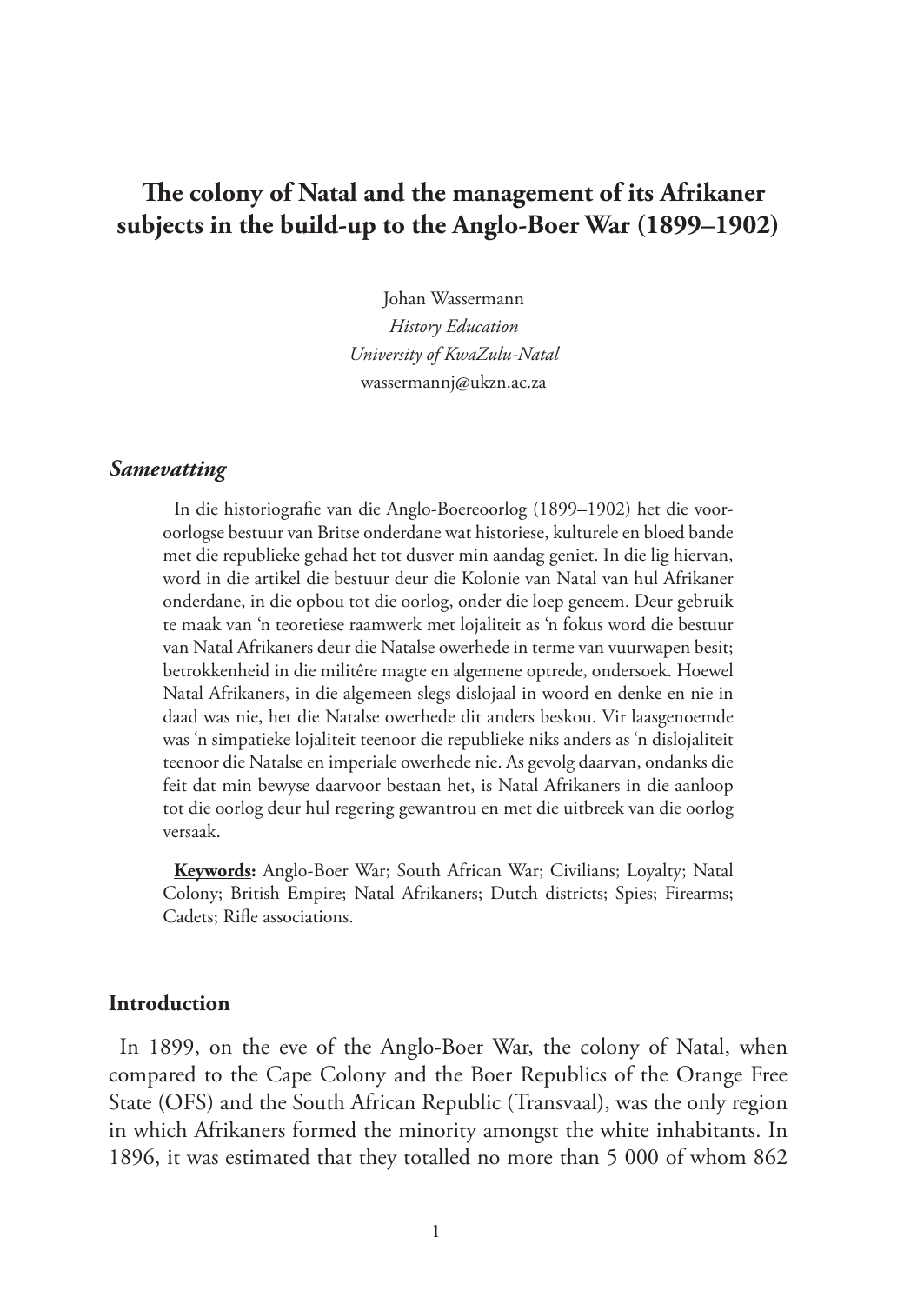were men eligible to vote.1 The vast majority of this ethnic minority resided in the so-called "Dutch" districts of Kranskop, Umvoti, Weenen, Estcourt, Upper Tugela, Proviso B, Umsinga, Klip River, Dundee and Newcastle. In terms of making a living, Natal Afrikaners were almost exclusively involved in agriculture and especially in the rearing of livestock which necessitated a summertime migration to the republics and a return in the winter months to Natal. This transnational relationship exposed Natal Afrikaners to the culture, politics and history of their relatives who lived in the republics. So much so, that the governor of Natal, Walter Hely-Hutchinson, accused Natal Afrikaners of viewing the Transvaal rather than Natal and the British Empire, as their political home.<sup>2</sup>

It was once said of the Anglo-Boer War that it resulted in the spilling of more ink than blood.3 However, historiographically speaking, little of this ink has been spilt on the pre-war management of groups like the Natal Afrikaners who had blood ties with people in the republics and associated culturally and historically with them, but were legally and geopolitically under the hegemony of Natal and the British Empire.<sup>4</sup> The focus of this article is therefore on how Natal, under Prime Minister AH (Albert) Hime, managed its Afrikaner subjects during the tense period of diplomatic standoff between Britain and the Transvaal/OFS alliance (roughly 31 May 1899 to 11 October 1899) which eventually culminated in the outbreak of war on 11 October 1899. In the process, it is envisaged that a different understanding of this period, which is generally dominated by the bigger political events of the time, will emerge.

Theoretically, this article is framed by the notion of loyalty as hypothesised by Kleinig.<sup>5</sup> Accordingly, the earliest and psychologically most powerful loyalties are associations in which people become deeply involved in or identify with relations, countries and culture. In the words of Kleinig,

<sup>1</sup> Pietermaritzburg Archival Repository (PAR), Colonial Secretary's Office (CSO) Vol. 2575: Request, W Pearce (Agent-General for Natal) on behalf of the War Office (WO) for the approximate number of Natal Afrikaners, 1897. The term Natal Afrikaner is preferred to Boer since the former is the term that most commonly appears in the archival material consulted.

<sup>2</sup> Public Record Office (PRO), Kew, London, Colonial Office (CO), Vol. 179/206: Letter, W Hely-Hutchinson (Governor) / J Chamberlain (Secretary of State for the Colonies), 15 September 1899.

<sup>3</sup> MS Stone, "Medical care and the Victorian army: health, hospitals and social conditions encountered by the British troops during the South African War, 1899–1902" (PhD, University of London, 1993), p. 7.

<sup>4</sup> See for example: CJS Strydom, *Kaapland en die Tweede Vryheidsoorlog* (Cape Town, Nasionale Pers, 1937); JH Snyman, "Die Afrikaner in Kaapland, 1899–1902", *Archives Year Book for South African Histor*y (Pretoria, Government Printer, 1979).

<sup>5</sup> J Kleinig, "Loyalty", in EN Zalta (ed.) *Stanford Encyclopedia of Philosophy*, (available at http://plato.stanford. edu/entries/loyalty/, as accessed on 10 May 2011), pp. 1–19.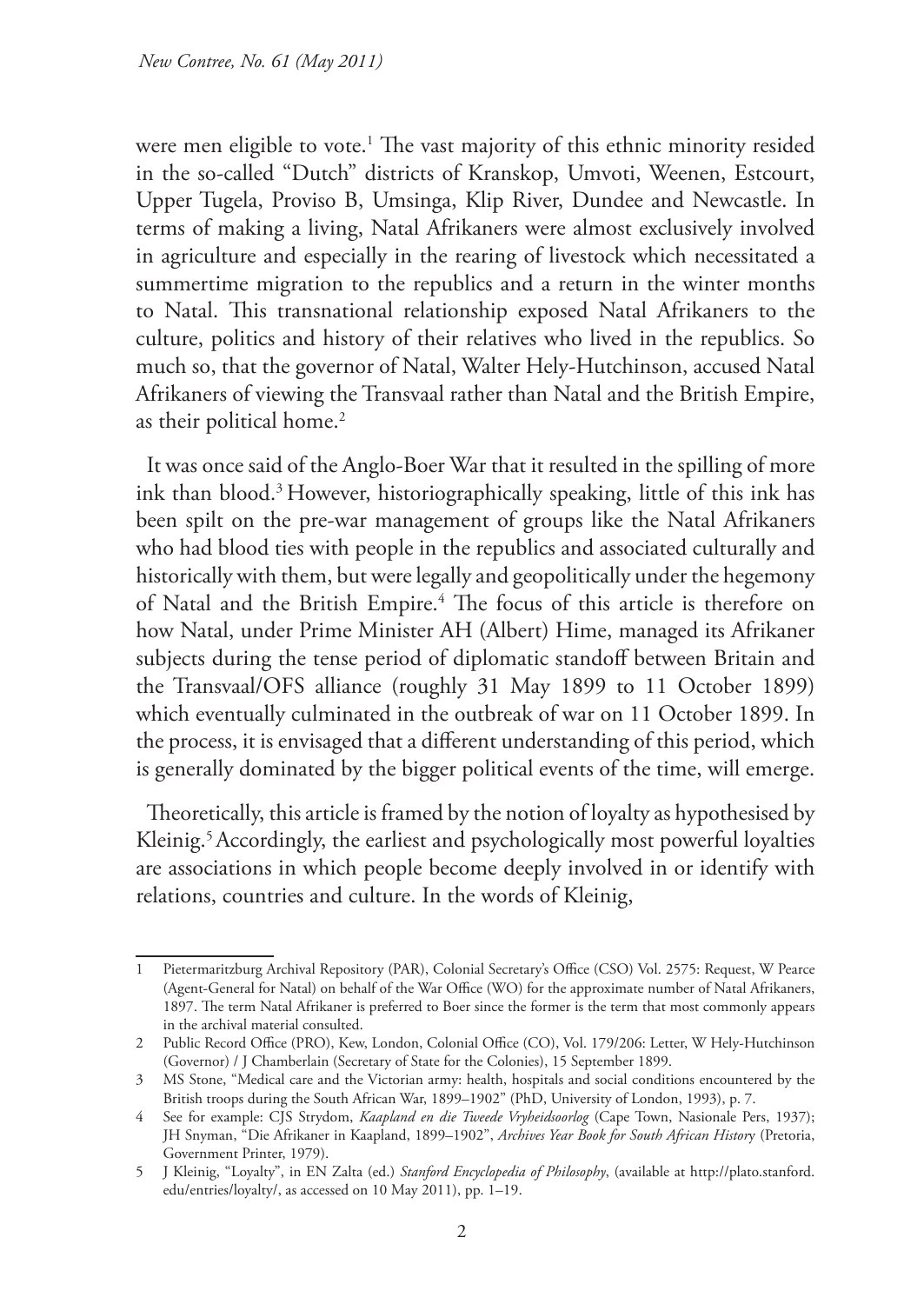[such] loyalties are not just to any group that may exist, or even to any group with which we have some association, but only to those to which we are sufficiently closely bound to call ours … in such identifications, the fate or well-being of the objects of loyalty become bound up with one's own.

The test of loyalty, according to Kleinig, is conduct. Loyal persons act in support of or remain committed to the object/s of their loyalty, even when it is likely to be detrimental to do so.

## **Managing the arms and ammunition available to Natal Afrikaners**

## *Curbing the purchase of arms and ammunition*

With the possibility of war increasing, the Natal government deemed it necessary to manage its Afrikaner subjects in a concurrent manner on various levels. One of the first steps taken was to exercise tighter control over their acquisition and ownership of rifles and ammunition. The initial move was made by the commandant of volunteers, Colonel W Royston, who forwarded a circular on 10 July 1899 to all magistrates claiming that due to a delay in the receipt of the usual supply of ammunition, "until further instructions not more than 200 rounds of ammunition of any description is to be issued to any person within 12 months".6

This ruling did not apply to registered members of rifle associations and in fact had nothing to do with a shortage of ammunition; it was a concerned reaction to the upswing in the amount of ammunition purchased by Afrikaners who were not members of rifle associations. Evidence of this increase is provided by sales for the comparative periods of 1 April to 21 June 1898 and 1 April to 21 June 1899, during which time, purchases from government depots by non-members rose from 8 230 to 13 090 rounds, while those by members declined from 48 660 to 32 650.7

Although this measure restricted Natal Afrikaners from purchasing ammunition from government depots, they were still free to buy ammunition and rifles from traders such as JF King, a merchant in Durban. Applications for the purchase of rifles were nevertheless subjected to the discretion of the resident magistrate, who in an attempt to avoid confrontation, seldom

<sup>6</sup> PAR, CSO, Vol. 2580: Circular, W Royston (Commandant of Volunteers) / Magistrate, 10 July 1899.

<sup>7</sup> PAR, Minister of Justice and Public Works (MJPW), Vol. 68: Summary of ammunition issued from gunpowder depots, 1 April 1898–2 June 1898 and 1 April 1899–21 June 1899.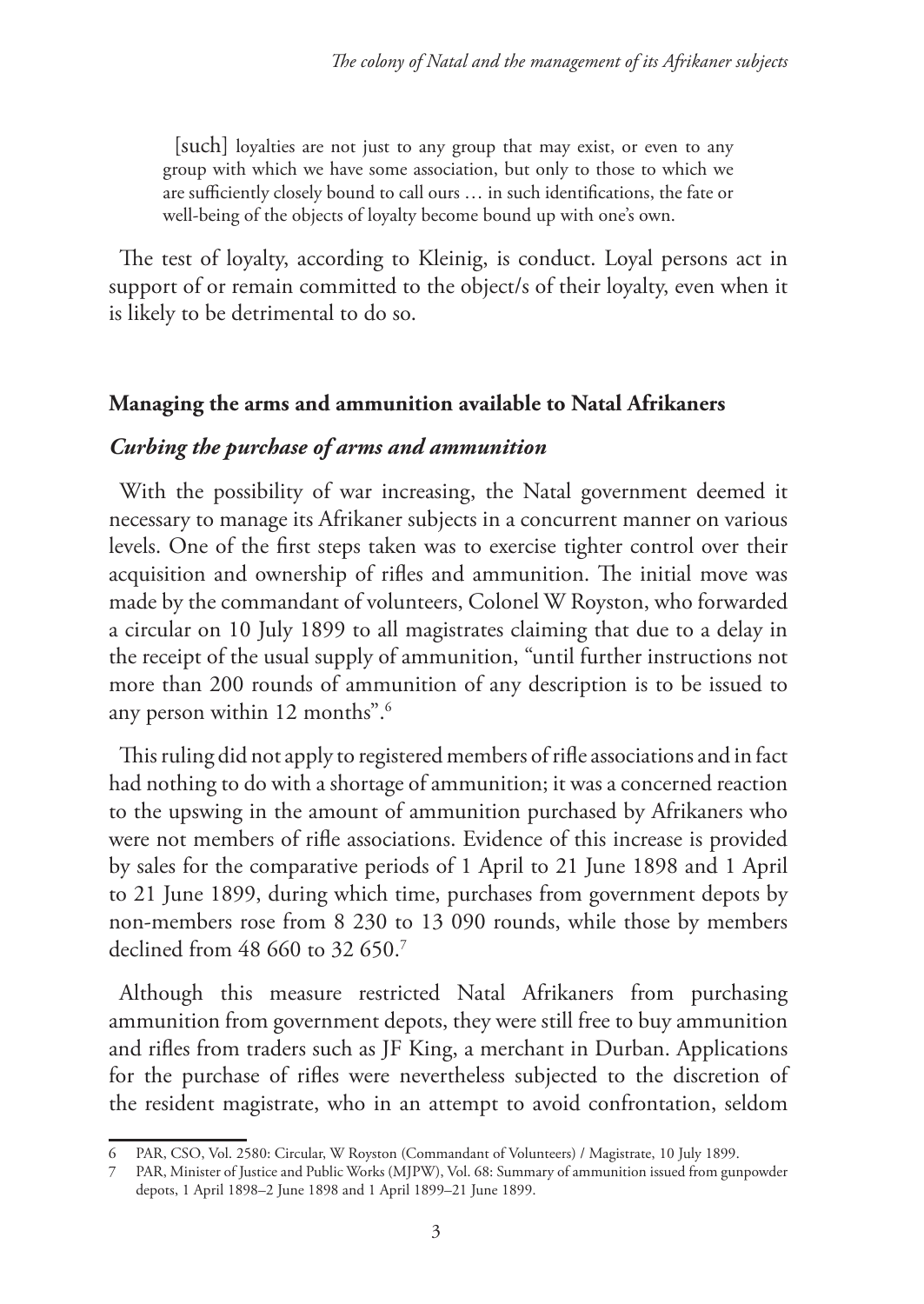declined requests for permits. Consequently, for example, from 1 June to 1 July 1899 at Dundee, Magistrate P Hugo, issued permits for 29 rifles of which 25 were purchased by Afrikaners. Indeed, of the 3 240 rounds sold, only 500 were not bought by Afrikaners.<sup>8</sup> In addition, Hugo also received applications from Afrikaners for certificates to purchase arms in other districts and to buy and sell weapons amongst themselves. None of these requests could be refused since they complied with the law, but Hugo was convinced that the purchases were not (as was claimed) for shooting vultures and stray dogs, or because of fears of an African uprising. The situation was little different in other districts. The magistrate of Umsinga reported in September 1899 that Afrikaners had bought 2 200 rounds and the English-speakers only 1 800, while the former had also purchased bandoliers.9 In Estcourt, Magistrate Addison issued 1 300 rounds, mostly for Martini Henry's, to Afrikaners in the first 25 days of September 1899, taking care not to exceed the prescribed limit of 200. However, he was unable to prevent the Van der Merwe family from collectively purchasing, in late September 1899, a worrisome 1 000 rounds, and other Afrikaners from freely buying rifles and bandoliers.<sup>10</sup>

In another attempt to curb the sale of arms and ammunition, Prime Minister AH Hime, who also held the portfolio of minister of justice and public works, called in August 1899 for an investigation into the records of all rifles sold in Natal since 1 January 1896. This opened up a can of worms. Over 500 rifles had been sold, of which JF King in Durban had sold 312. Of these, only two were licensed by the Durban magistrate, despite him having registered 206 rifles. The explanation by the controller of firearms was that rifles were registered immediately after passing customs and consequently the return of sales by dealers, who had rifles in stock for long periods, did not correlate with the magisterial lists. To Hime this was incomprehensible and the extensive list of rifles bought by Natalians, many of whom were Afrikaners, did not aid him in his quest to control arms and ammunition in the face of the impending war. $11$ 

<sup>8</sup> PAR, MJPW, Vol. 69: Returns of ball ammunition sold at Dundee (Controller of Firearms), 1 June 1899–1 July 1899, 12 July 1899.

<sup>9</sup> PAR, Attorney-General's Office (AGO), Vol. I/7/39: Report, GE Adamson (Magistrate, Umsinga), 20 September 1899.

<sup>10</sup> PAR, CSO. Vol. 2580: Report, RH Addison (Magistrate, Estcourt), 25 September 1899.

<sup>11</sup> PAR, MJPW, Vol. 116: Report, (Controller of Firearms), 22 August 1899.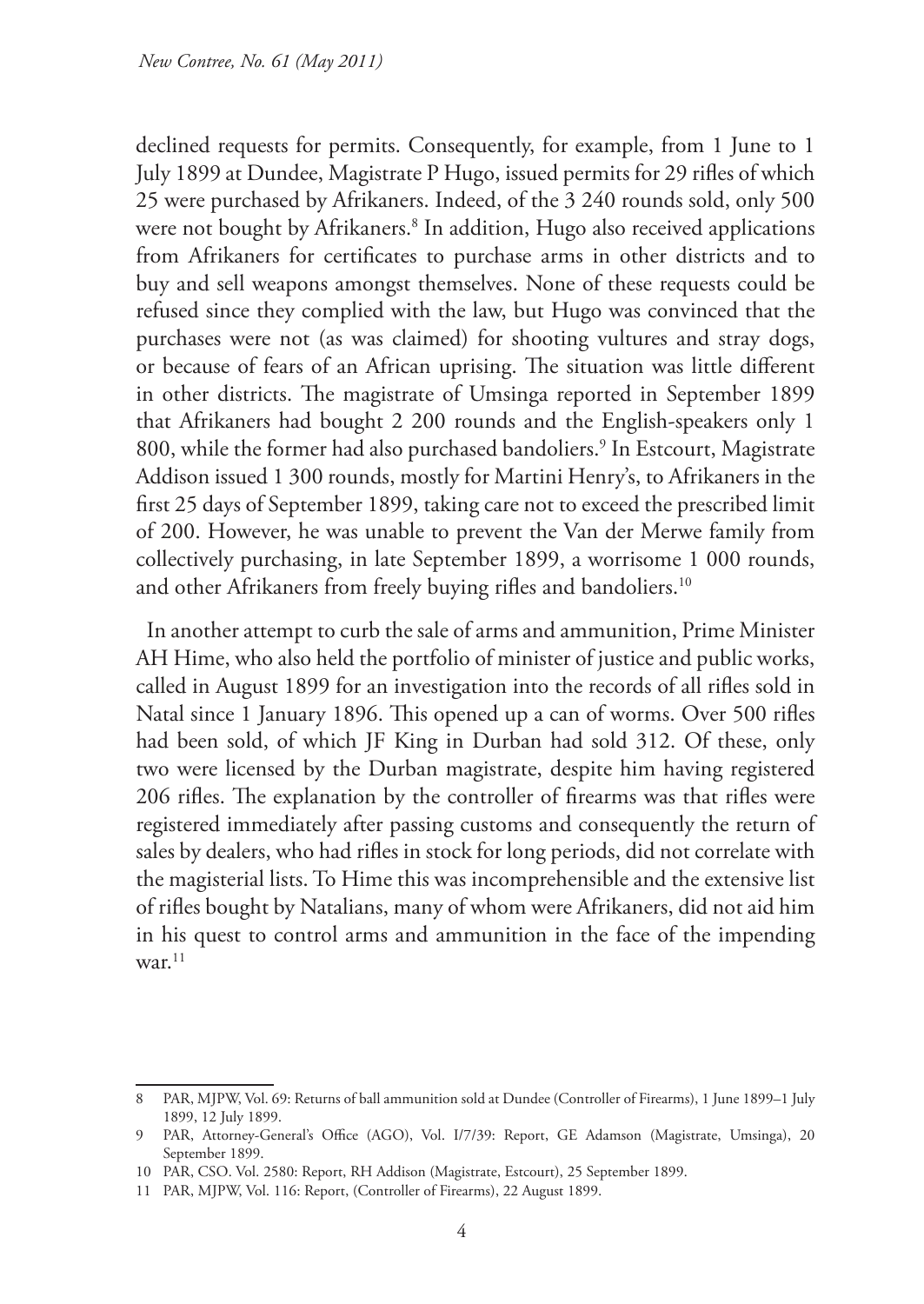## *Investigating rumours related to Afrikaner ownership of arms and ammunition*

By August 1899, rumours had also begun to circulate that Natal Afrikaners were receiving arms and ammunition from the OFS and the Transvaal. The first of these suggested that in July 1899, a person presenting himself as a roving photographer, travelled in the Normandien area near Newcastle with a wagon and eight horses. Apparently he only called on Natal Afrikaners, and rumour had it that he was distributing Mauser ammunition. Investigations into the matter yielded nothing and were eventually dismissed out of hand.<sup>12</sup> The reason the issue was dropped was because Natal Afrikaner trekboers were permitted, in terms of Section 17 of Law 11 of 1862, to take arms and ammunition for personal use across the border. The authorities thus argued that there was simply no need to distribute ammunition secretly and risk punishment.13 Furthermore, the nature of the law made it possible for arms and ammunition to be brought into Natal and to be left behind on departure. Concerns about this practice had been raised between 1896 and 1899 by the Natal Police, but the Natal government did not deem it prudent to repeal the law.14 However, with the rising tension between the republics and Britain, Royston pointed out, with little effect, that the law in question conflicted with newly imposed regulations calling for the registration of all firearms brought into Natal.15

A second rumour elicited more urgent action. A coal prospector reported that it was believed that every Natal Afrikaner between Dundee and the Buffalo River border with the Transvaal had a Mauser, some of which were unregistered and had apparently been secretly issued from across the border. Furthermore, the rumour had it that as part of their mobilisation plans, Natal Afrikaners were practising with their Mausers and had explicit orders to rendezvous at Talana Hill should war break out. In reaction, Hime on 25 August 1899 instructed the chief commissioner of police, Colonel JG Dartnell, to look into the matter. Dartnell was not too optimistic about this because he was of the opinion that if the Natal Afrikaners did indeed have unregistered Mausers, they would conceal them, and issuing search warrants

<sup>12</sup> PAR, CSO, Vol. 2579: Letter, C Bird (Principal under-Secretary) / TR Bennett (Magistrate, Klip River), 23 August 1899; Letter, TR Bennett, (Magistrate, Klip River) / C Bird (Principal under-Secretary), 26 August 1899.

<sup>13</sup> PRO, CO, Vol. 179/206: Minute paper, distribution of firearms in Natal by Boers, 19 September 1899.

<sup>14</sup> PAR, MJPW, Vol. 69: Report, Natal Police OFS Boers brought arms and ammunition into Natal, 1898–1899. 15 PAR, MJPW, Vol. 69: Report, W Royston (Commandant of Volunteers), firearms brought into Natal by

trekboers from the Republics, 5 June 1899; 28 August 1899.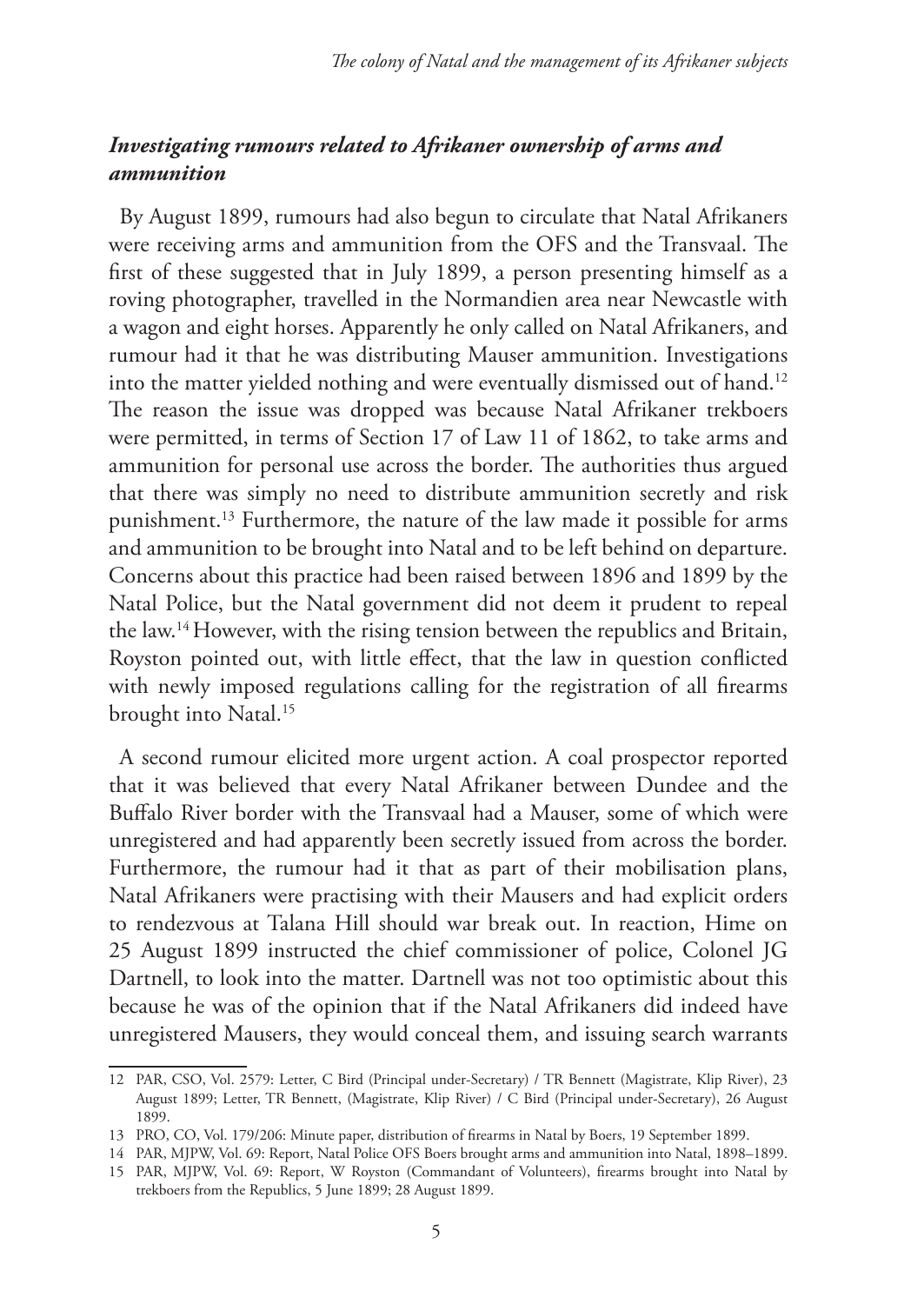would be a risky move under the current circumstances.<sup>16</sup>

The rumour, however, had a much wider ripple effect; news of it reached the heart of the Empire in London. The secretary of state for the colonies, Joseph Chamberlain, wasted no time in contacting the governor of Natal, Walter Hely-Hutchinson, asking that an immediate enquiry be launched and instructing that should the rumour be verified, the serious implications of such a situation had to be "brought home to the SAR government". It became the duty of Sub-Inspector WE Lyttle of the Natal Police to investigate the matter. In fulfilling his brief Lyttle inspected all the arms in the area in question and found only four Mausers, all registered to Natal Afrikaners. Nevertheless, Lyttle was of the opinion that there was a great deal of truth in the rumour and firmly believed that every single Natal Afrikaner in the district had a Mauser hidden away. He claimed to have been informed by his spies that the customs post at De Jagersdrift had received a consignment of Mausers apparently destined for Natal Afrikaners. The spies could not however, say where the consignment was being kept or whether it had already been distributed.<sup>17</sup> As a result, the Natal authorities proceeded to keep a close watch on the Landmansdrift and De Jagersdrift crossings into the Transvaal, an exercise that yielded no proof whatsoever.<sup>18</sup> The reality was actually very different. As early as May 1899 Commandant-General PJ (Piet) Joubert of the Transvaal had instructed that Mausers should not be sold to Natal Afrikaners who called on the landrost at Vryheid hoping to acquire a weapon.<sup>19</sup>

 Rumours, however, persisted that Natal Afrikaners, specifically those residing at Noodsberg in the New Hanover district, had unlicensed Mausers. Again, this proved to be unfounded.<sup>20</sup> The next rumour that circulated was that RJ van Rooyen of Rustenburg, Umvoti, had used an unlicensed Mauser at the Upper Umvoti Rifle Association practice session and Sergeant Barbezat was duly despatched to investigate the matter. For once the rumour proved correct, because Van Rooyen admitted to possessing an unlicensed Mauser

<sup>16</sup> PAR, CSO, Vol. 2580: Letter, W Royston (Commandant of Volunteers) / AH Hime (Prime Minister), 24 August 1899; Letter, AH Hime (Prime Minister) / JG Dartnell (Chief Commissioner of Police), 25 August 1899; Letter, JG Dartnell (Chief Commissioner of Police) / AH Hime (Prime Minister), 25 August 1899.

<sup>17</sup> PAR, CSO, Vol. 2580: Letter, J Chamberlain (Secretary of State for the Colonies) / W Hely-Hutchinson (Governor), 16 September 1899; Letter, JG Dartnell (Chief Commissioner of Police) / WE Lyttle (Sub-Inspector), 18 September 1899; Letter, WE Lyttle (Sub-Inspector) / JG Dartnell (Chief Commissioner of Police), 20 September 1899.

<sup>18</sup> PRO, CO, Vol. 179/206: Minute paper, distribution of firearms in Natal by Boers, 19 September 1899.

<sup>19</sup> National Archives (NA), Pretoria, Kommandant-Generaal (KG) Vol. 818: Telegram, Landrost Vryheid / PJ Joubert (Commandant-General of the Transvaal), 5 May 1899.

<sup>20</sup> PAR, CSO, Vol. 2580: Report, CLA Ritter (Magistrate, New Hanover), 23 September 1899.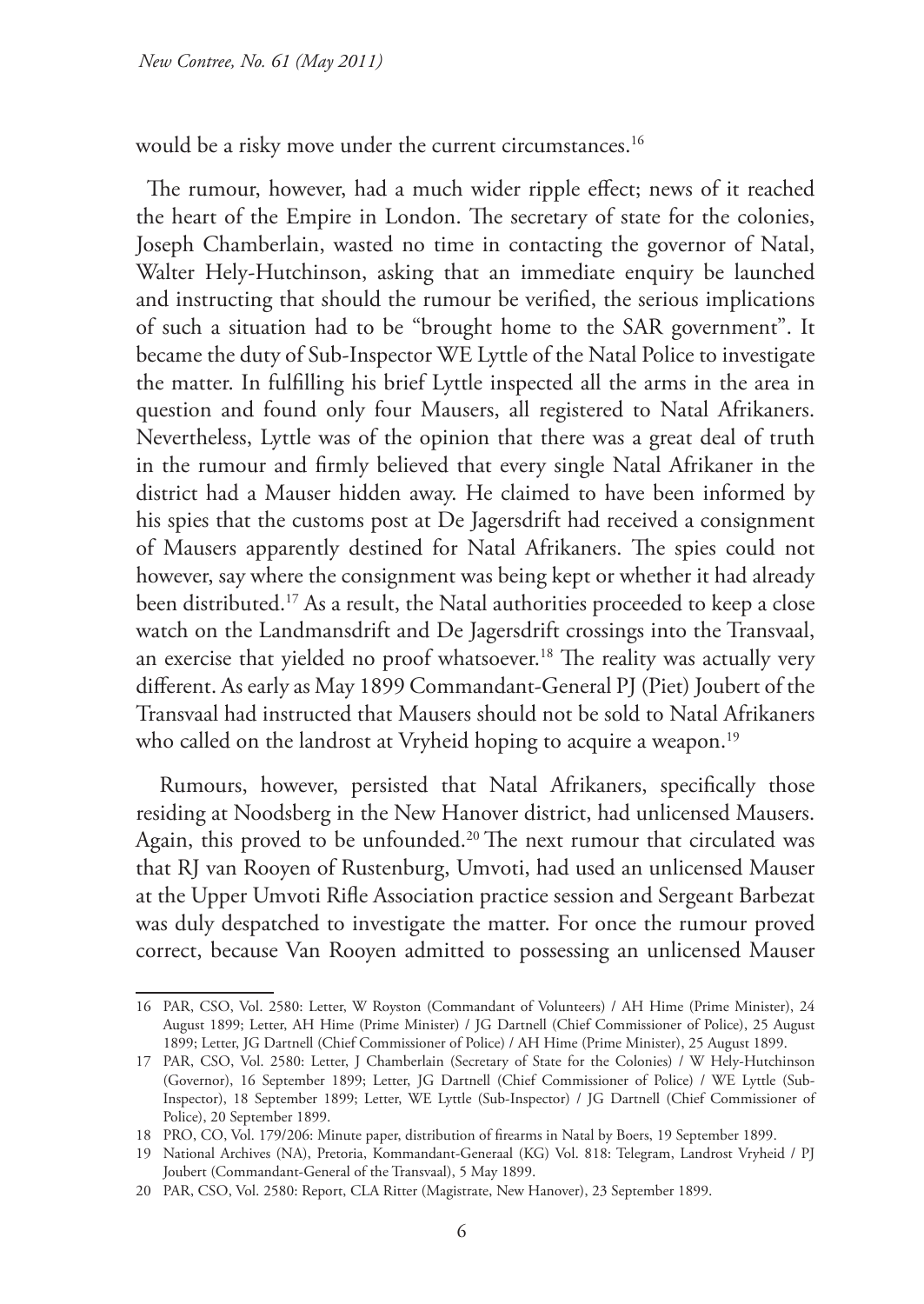and 120 of the original 600 rounds he had purchased. He offered to take the rifle to the local magistrate to register it but instead, Barbezat confiscated the Mauser.21 A day or two later, Van Rooyen went to the magistrate's office and submitted a sworn declaration on his acquisition of the rifle. He claimed that on his return from the Transvaal he had taken the two Mausers he had purchased to Magistrate Fannin for registration. Tax and duties were paid on one rifle. Fannin refused to register both rifles since Van Rooyen only had a permit for one of them. The second rifle was subsequently registered on 12 March 1898 in the name of TC van Rooyen of Pampoennek, but was however retained at the magistrate's office. To resolve the problem, Fannin undertook to write to the controller of firearms. When Van Rooyen called a week later Fannin had still not received a reply and handed the Mauser to Van Rooyen instructing him to produce it when called upon to do so. According to Van Rooyen if he had contravened the law he had done so unwittingly, for he had not attempted to conceal the rifle and had relied on Fannin and the controller of firearms to execute the necessary administrative procedures.<sup>22</sup>

This incident incensed Prime Minister Hime who felt that both the magistrate and the controller of firearms had acted in a highly irregular and illegal manner. He pointed out, in late August 1899, that Section 17 of Law 11 of 1862 was not applicable in this particular instance. Furthermore, an application was submitted for a Martini Henry while a Mauser had been registered. In the light of this, the rifle in question should never have been registered to TC van Rooyen because his application was flawed. The second rifle should have been confiscated immediately and the government informed. Owing to the confusion and crass irregularities of the situation, the law could not be enforced and after paying the custom duties, Van Rooyen's Mauser was handed back to him.23 But his good fortune ended here. His subsequent application to import 600 rounds from Germany for self defence, shooting of vultures, and target practice, was denied by Hime because Van Rooyen had apparently declared that he would under no circumstances fight for the British.24

<sup>21</sup> PAR, AGO, Vol. I/7/39: Report, unlicensed Mauser, RJ van Rooyen, 27 August 1899.

<sup>22</sup> PAR, AGO, Vol. I/7/39: Deposition, RJ van Rooyen, 29 August 1899.

<sup>23</sup> PAR, AGO, Vol. I/7/39: Report, unlicensed Mauser, RJ van Rooyen, 29 August 1899.

<sup>24</sup> PAR, AGO, Vo. I/7/39: Letter, RJ van Rooyen / Controller of Firearms, 9 October 1899.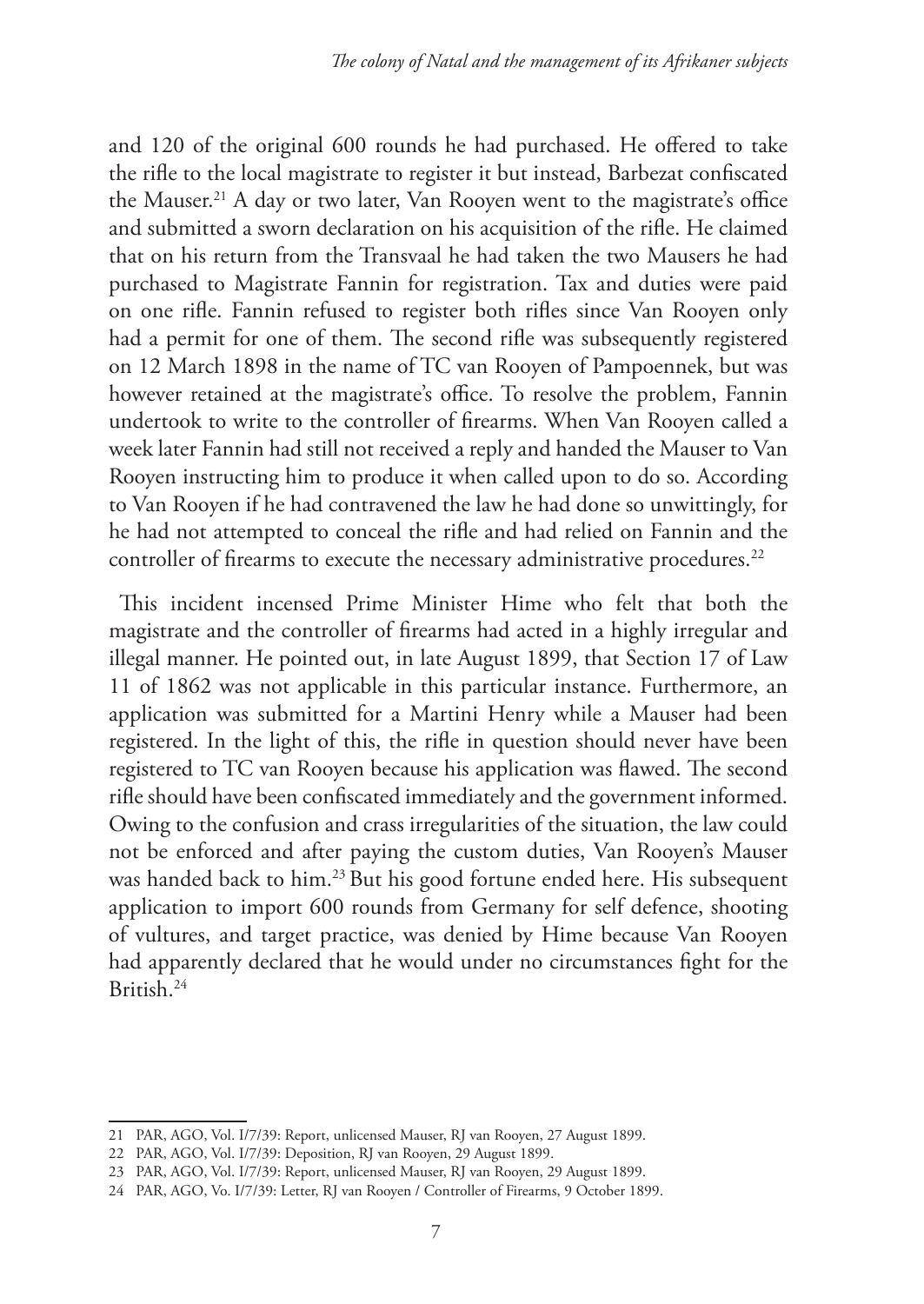#### *Searching for unregistered firearms*

Based on the persistent rumours the Natal authorities decided to have the police conduct a house-to-house inspection for unregistered rifles in the "Dutch" districts of Weenen, Umvoti, Estcourt, Klip River, and Proviso B. Districts dominated by English-speaking Natalians who also suffered this inconvenience were Pietermaritzburg, Alfred and Durban.<sup>25</sup>

In the Estcourt district the inspection unearthed several unregistered items which the owners then took to the magistrate for registration. One such person was GL Oosthuysen who applied to register his two rifles, a carbine and a revolver. He had brought these into Natal on his return from a hunting trip in Rhodesia. J van der Merwe, of the farm Moor, who believed that as a trekboer Section 17 of Law 11 of 1862 applied to him, likewise applied to register a Mauser which he had purchased in the OFS, while JJ Meyer and JC Jordaan,<sup>26</sup> as well as the member of the legislative council for Weenen, Casper (CJ) Labuschagne, also submitted firearms for registration.<sup>27</sup>

While these Natal Afrikaners were happy to comply with the inspection procedure, problems arose over the Mausers belonging to JA Oosthuysen and his son. The Oosthuysen's were wealthy landowners with 12 000 acres in Natal and 13 000 in the OFS. In 1898, father and son bought Mausers from the OFS government but did not have them registered in Natal. In an attempt to circumvent the process, Oosthuysen (snr) asked FR Moor, the secretary of native affairs and a local politician, to intervene on their behalf. When this did not materialise, Oosthuysen (snr), in a sworn affidavit before Magistrate Addison, acknowledged that as a British subject, he had brought in unlicensed Mausers from the OFS, but claimed that he had been ignorant of the law. The same day Oosthuysen visited his lawyers, Chadwick & Miller, who on behalf of father and son, applied to the controller of firearms to grant licences on the grounds that the Mausers were not brought into Natal in wilful contravention of the regulations or with the intention of using them against the British. When an immediate response was not forthcoming Chadwick & Miller were instructed to write to Pietermaritzburg that the normal formalities be set aside, since the Oosthuysens wanted their rifles registered without delay. The

<sup>25</sup> PAR, MJPW, Vol. 68: Question investigations into unregistered rifles, TJ Nel / AH Hime (Prime Minister), 9 May 1900.

<sup>26</sup> PAR, AGO, Vol. I/7/39: Application, GL Oosthuysen, firearm registration, 18 September 1899; Application, J van der Merwe, firearm registration, 18 September 1899.

<sup>27</sup> PAR, CSO, Vol. 2580: Report, RH Addison (Magistrate, Estcourt), 12 September 1899.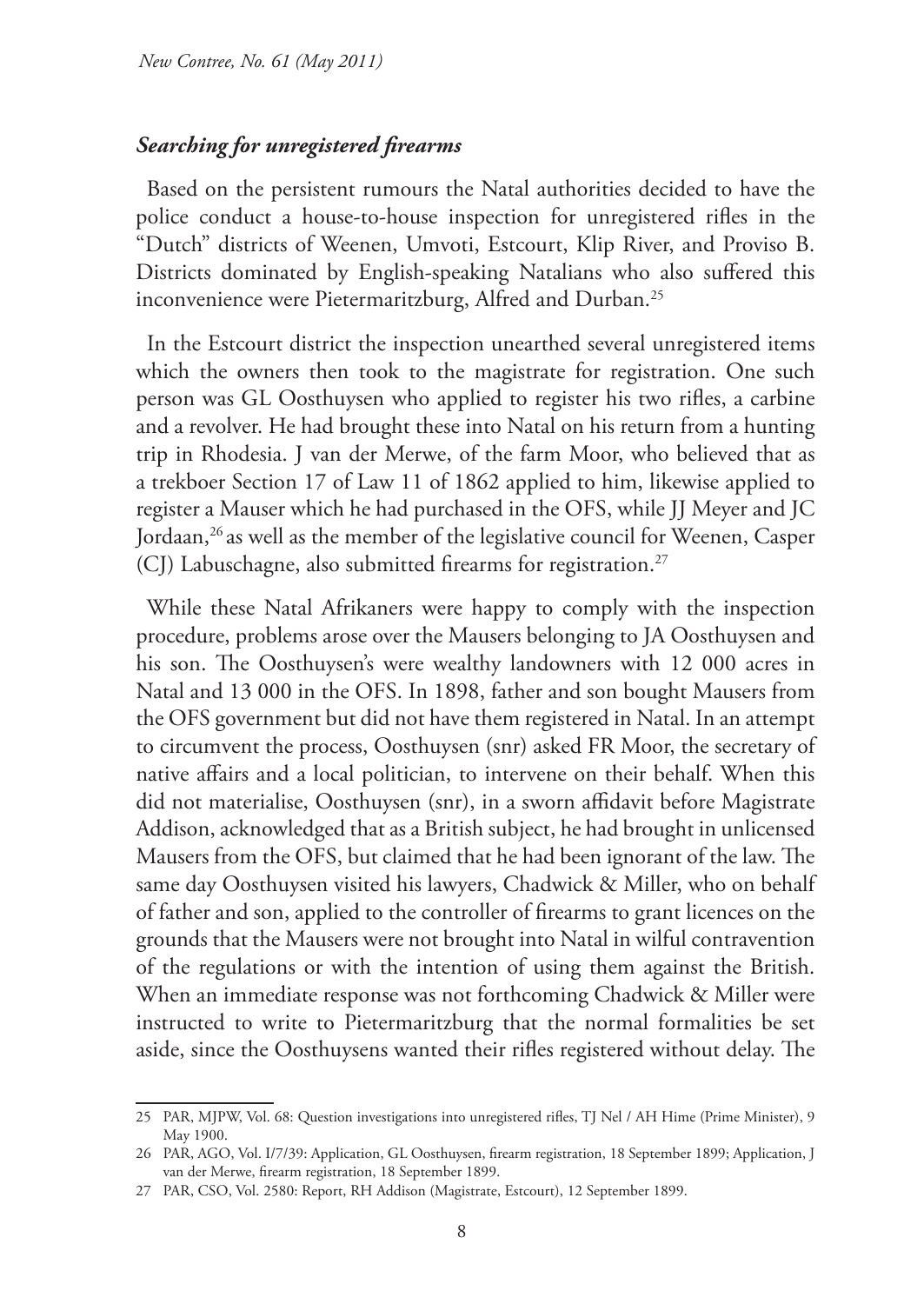reply received was simple – the matter was receiving attention.<sup>28</sup>

This was not what Oosthuysen wanted to hear, and on 5 October 1899 he, accompanied by his son, left for the OFS without handing in his Mauser despite requests from the magistrate that he do so. The fact that the police did not prevent him from leaving, did not confiscate his rifle nor prevent him from intimidating Chief Ncwadi, angered Prime Minister Hime, especially since the police could not provide a satisfactory answer for their lack of action.<sup>29</sup>

At this stage, with the firearm inspections yielding little, the Natal Police acting in a half-hearted manner and the existing legislation proving inadequate to control firearms and ammunition, the only solution open to the Natal authorities was to instigate stricter regulations when issuing licenses to Natal Afrikaners. Accordingly, the son of Adrian Jansen, a justice of the peace, was refused a permit without a reason being supplied, for the Mauser he had imported from the Transvaal. Incidents like this added to the growing sentiment amongst Natal Afrikaners that they were being distrusted by their own government. They grumbled that if rifles were intended for disloyal purposes, there were certainly other, easier means of obtaining them.<sup>30</sup>

Generally, attempts by the Natal authorities to monitor and control firearms and ammunition in the possession of Natal Afrikaners caused great dissatisfaction. In the Weenen district Afrikaner gun owners took it for granted that the inspections were aimed at them. As a result, a Mr Grobbelaar, who possessed an "old piece" without a permit, told Magistrate Matthews that the government should not take arms from people but that they should rather provide them with weapons for defensive purposes. A certain Heine went even further and defiantly told the police that Natal Afrikaners could get many more rifles from the Transvaal if they so wished.<sup>31</sup> Similarly, in the Dundee district much offence was incurred. The question posed by many was: Why are the authorities reacting this way when friction between the Transvaal and Britain is on a precarious high? Although most Afrikaners found the inspection process insulting and an attack on their loyalty as British subjects, the half-hearted and perfunctory manner in which the inspection was done

<sup>28</sup> PAR, AGO, Vol. I/7/39: Application, JA Oosthuysen (snr) firearm registration, 18 September 1899–28 September 1899.

<sup>29</sup> PAR, Secretary of Native Affairs (SNA) Vol. 1/4/6: Correspondence, WG Wheelwright (Magistrate, Upper Tugela) / AH Hime (Prime Minister), 25 September 1899–5 October 1899.

<sup>30</sup> *Times of Natal*, 27 September 1899.

<sup>31</sup> PAR, CSO, Vol. 2579: Report, MRN Matthews (Magistrate, Weenen), 4 August 1899.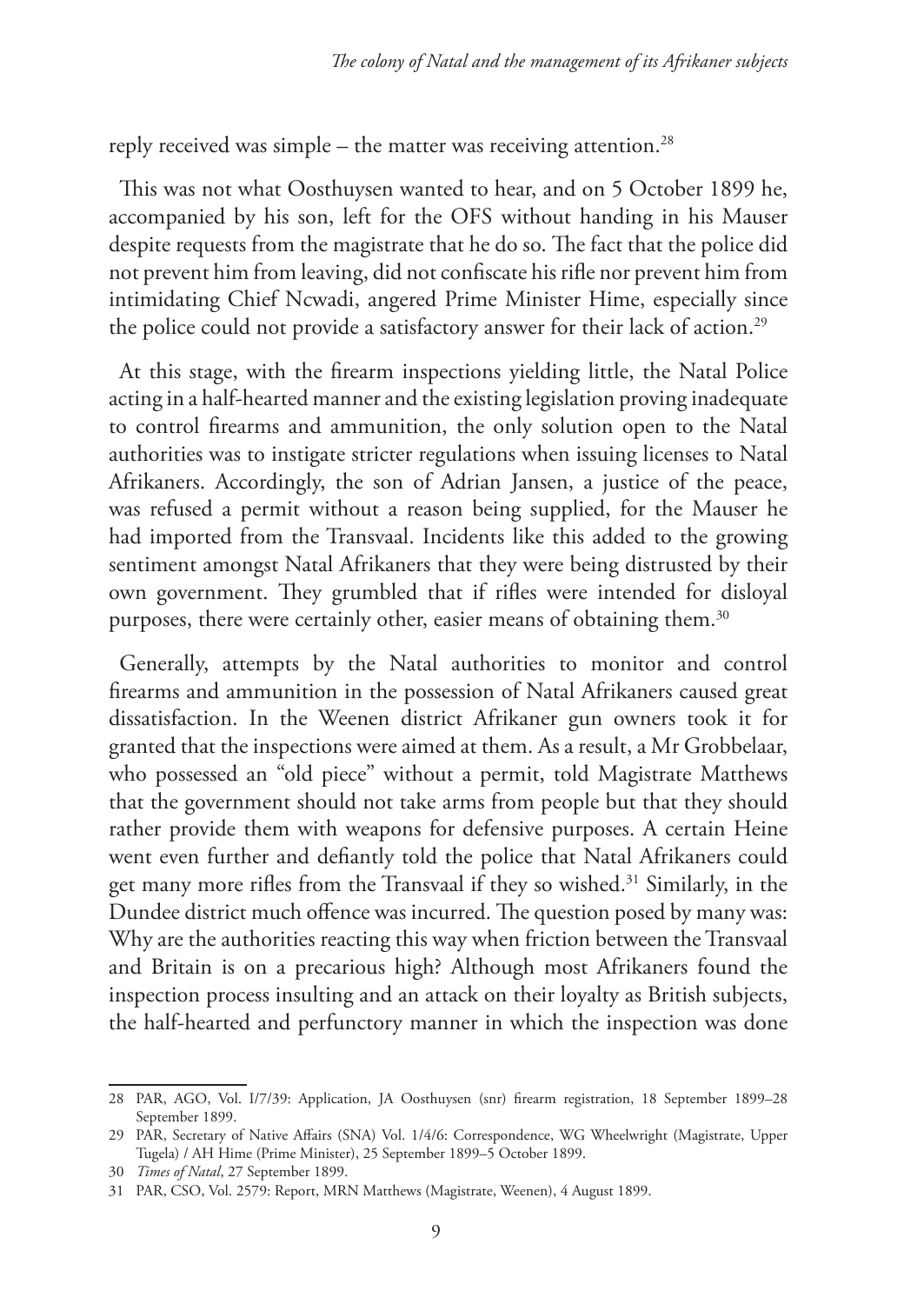often raised a smile.32 On the whole, the inspections by the police yielded only 16 unlicensed rifles, of which only two were Mausers. Of the 16, only 11 were confiscated.33

This lack of evidence contributed to the anger and invasion of privacy felt by Natal Afrikaners, for whom firearms not only formed an important part of their defence and hunting prowess but also served as significant cultural symbols of masculinity. These emotions and the ill-feeling harboured against the Natal authorities are best summarised by CJ Triegaardt in a letter he wrote to the *Times of Natal*:

... I could not get one [rifle] for love or money. Before this disturbance, I bought one in town, took it to the Resident Magistrate's office, and had it registered. That shows plainly that we Natal Dutchmen are not trusted with a gun; frightened it might go off when we have it. Don't blame them; guns are dangerous. The Home Guard in Pietermaritzburg can get firearms and ammunition served to them, to protect them against the supposed coming war. That is arming one party and disarming the other by not wanting to sell them firearms; but, thank God, Ladysmith is not the only place to get firearms. I suppose after this I'll be branded as a disloyal subject, which I certainly must be as regards (sic) the way I was treated.<sup>34</sup>

## **Natal Afrikaners and the armed forces of the Natal Colony**<sup>35</sup>

Concurrently with efforts to monitor the firearms and ammunition possessed by Natal Afrikaners, the Natal government also turned its attention to another possible threat the Afrikaners could pose to the colony – membership of the armed forces.

The first line of defence in Natal was the various rifle associations. Being a member of a rifle association held several advantages, including the right to purchase rifles at cost price, and to be given free ammunition. Despite these benefits, Natal Afrikaners did not join rifle associations in large numbers. For those who were members, the situation changed radically during early 1899. New rules were published requiring all members to take an oath of

<sup>32</sup> *Times of Natal*, 27 September1899.

<sup>33</sup> PAR, MJPW, Vol. 68: Question investigations into unregistered rifles, TJ Nel / AH Hime (Prime Minister), 9 May 1900.

<sup>34</sup> *Times of Natal,* 13 September 1899.

<sup>35</sup> For a comprehensive overview of the Natal armed forces at the time of the Anglo-Boer War, see MS Coghlan, "The Natal volunteers in the Anglo-Boer War, September 1899 to July 1902: reality and perception" (Ph.D, UNP, 2000).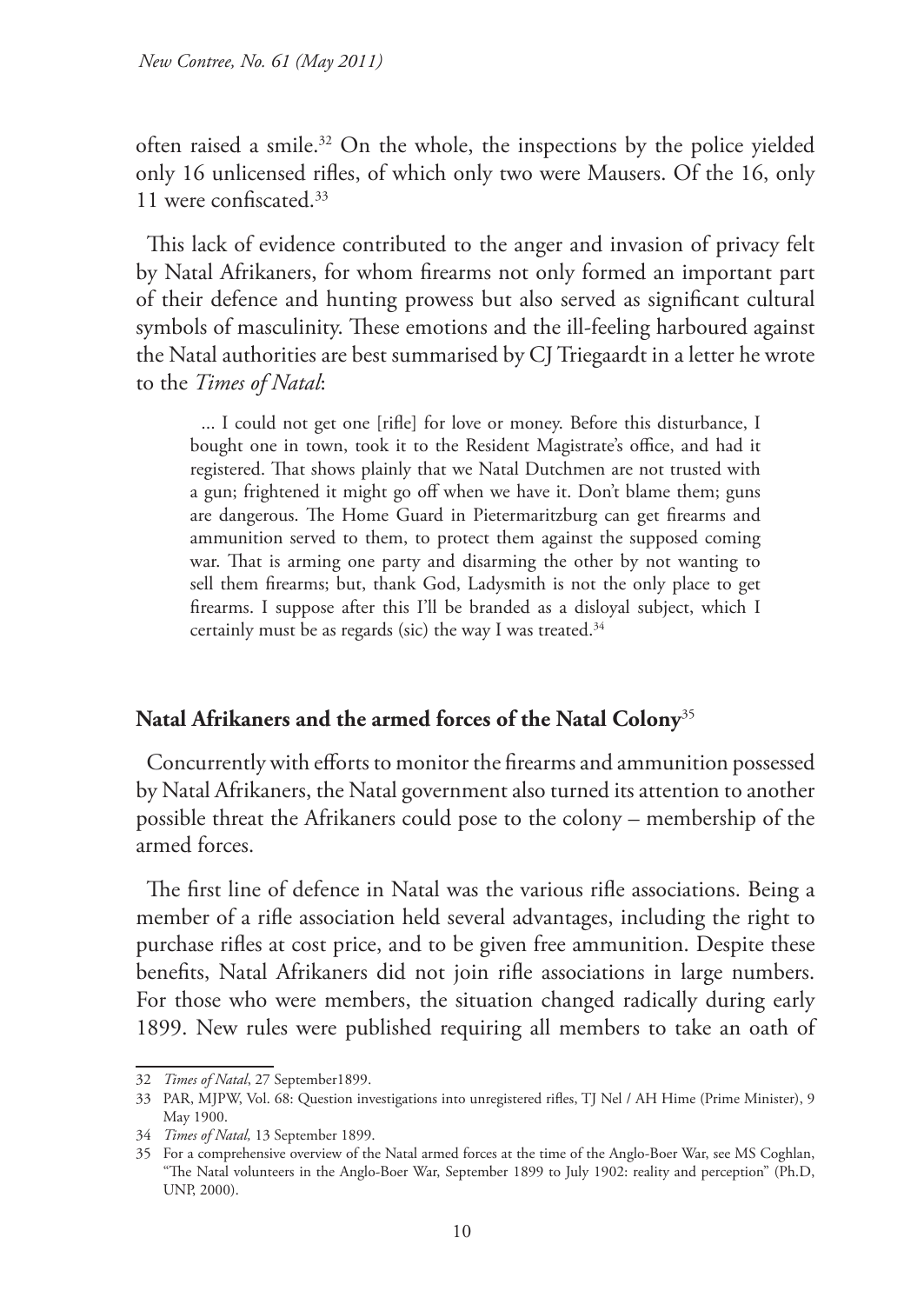allegiance to the crown. Members unwilling to do so were to be excluded from acquiring a rifle and ammunition from the association, and had to continue membership at their own expense. An outcry followed. Associations with substantial numbers of Afrikaners, such as for example the one at Kranskop, refused to adopt the new rules. To the *Natal Mercury,* adopting this attitude was incomprehensible, because as British subjects who enjoyed all the accompanying privileges, they should also be expected to defend the Empire. The only conclusion the reporter could reach was that Natal Afrikaners wanted to be free to join the Transvaal in the event of war and were therefore disloyal.36

The reaction of Colonel Royston was to call for the abolition of all rifle associations whose members had refused to take the oath of allegiance. However, Attorney-General Henry Bale was more cautious. He pointed out that the new rules were not applicable to members who had joined under the rules of 6 June 1896, which did not demand a loyalty check by means of an oath of allegiance except when purchasing a rifle for cash. Although the governor had the power to disband the rifle associations, Bale maintained that such a step would cause much anger amongst Natal Afrikaners and that this course of action would be unwise.37

The issue of the new rules and oath of allegiance came to a head when the legislative assembly member for Melmoth, Yonge, asked the assembly to identify the rifle associations which had refused to adopt the new rules. Thirteen associations were subsequently named of which only two, Upper Umvoti (headed by TJ Nel), and Venterspruit (headed by AWJ Pretorius), had Afrikaners as presidents. None of these associations provided reasons for their rejection of the new rules but the assumption was that Afrikaners were responsible for the recalcitrance because they were not British loyalists and did not wish to sign the oath of allegiance.<sup>38</sup> Yonge was certainly not universally loved for his proposal. A letter he later received from Umvoti had a newspaper article enclosed in which the offending rifle associations were listed. The article, covered in red ink, presumably to symbolise blood, was meant as a thinly disguised threat.<sup>39</sup>

<sup>36</sup> *Natal Mercury,* 23 March 1899.

<sup>37</sup> PAR, MJPW, Vol. 65: Extract, *Natal Mercury,* with comments by W Royston (Commandant of Volunteers), 23 March 1899.

<sup>38</sup> PAR, MJPW, Vol. 67: Question on rifle associations that have failed to adopt new regulations, Yonge, 30 May 1899.

<sup>39</sup> *Natal Witness,* 31 August 1899.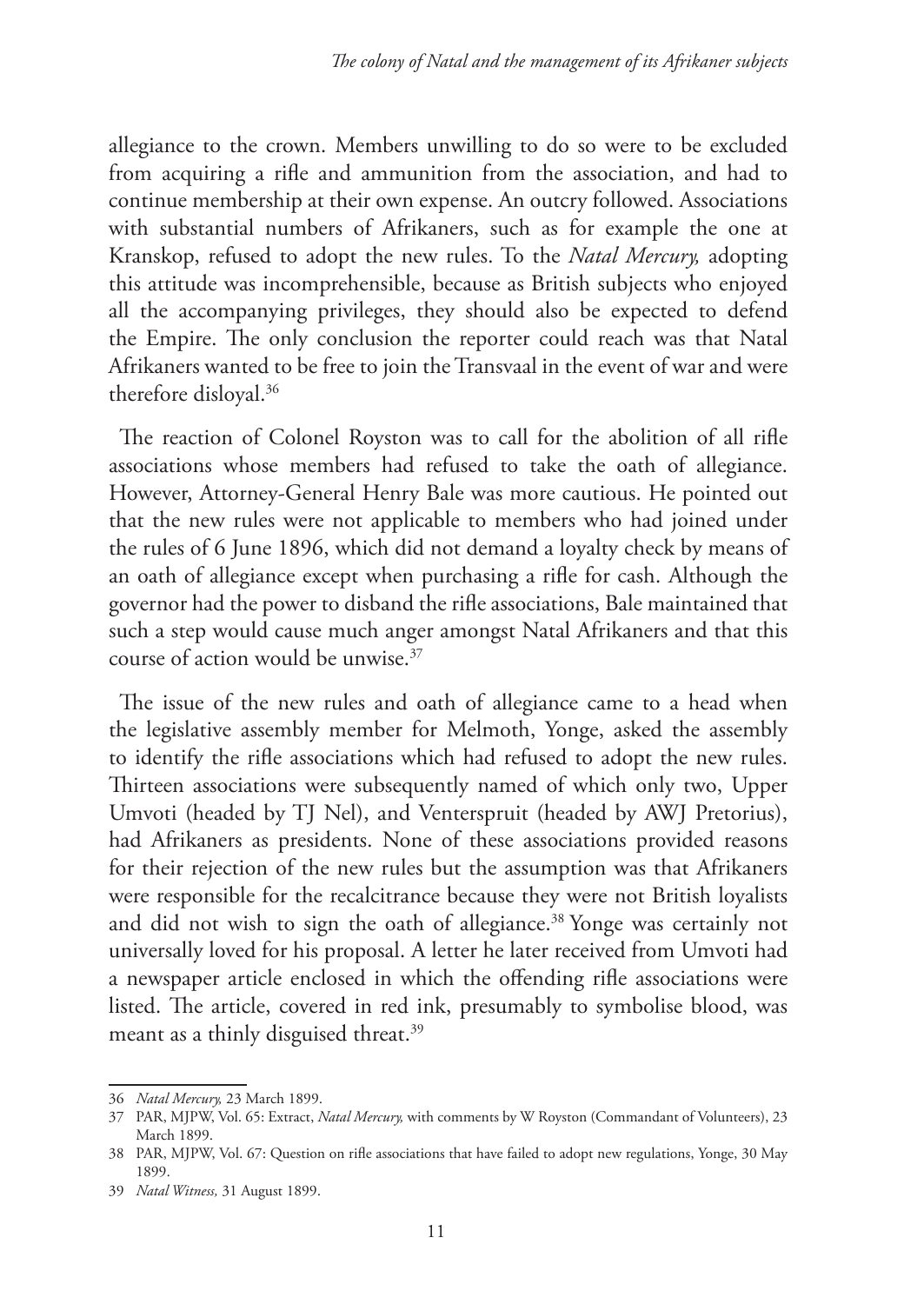The associations that complied with the new rules quickly lost most of their Afrikaner members. Others, dominated by Afrikaners, held out and by 12 October 1899, the day after the war began, had still not adopted the new rules. Prime Minster Hime eventually decided that the associations which had failed to comply with the by now not-so-new rules, and whose membership had fallen below 50, would henceforth cease to exist. On one level this was a shrewd move since all such rifle associations were located in the "Dutch" districts, namely at Helpmekaar, Ingogo, Little Tugela, Upper Tugela, Upper Bushmans River and Venterspruit.<sup>40</sup> Although this step successfully eliminated the associations dominated by Afrikaners, who were seen as disloyal because they had refused to take the oath, on another level it was counterproductive since it also eliminated those Afrikaners with some loyalty to the Empire from the rifle associations and thus from the broader Natal society.

As a result of this "cleansing" process, the remaining rifle associations retained very few Afrikaners as members. Proof of this is found in the muster roll for those rifle associations that had adopted the new rules. By the end of 1899, the numbers were as follows: Camperdown, 20 members, two Afrikaners; Clyderdale, 15 members, four Afrikaners; Dundee, 90 members, two Afrikaners; Elandslaagte, 18 members, two Afrikaners; Highlands, 32 members, two Afrikaners; Klip River, 18 members, one Afrikaner; Kranskop, 20 members, three Afrikaners; Rietvlei, 18 members, two Afrikaners; Seven Oaks, 19 members, three Afrikaners; Tshekana (Muden), 21 members, six Afrikaners; Umvoti, 29 members, four Afrikaners; and Weenen, 52 members, 18 Afrikaners. Thus, at the end of 1899 only 14 percent of the members of rifle associations were Afrikaners.<sup>41</sup>

However, the unwillingness of Natal Afrikaners to maintain their membership of the rifle associations was not only because of their opposition to signing an oath of allegiance to the crown. Equally important was the fear that as members of the Natal colonial armed forces they could be called up to fight against the Boer commandos – a possibility most wanted to avoid.<sup>42</sup> This fear also took root amongst some Natal Afrikaners in the Newcastle and Klip River districts who had dropped their membership of the rifle associations.<sup>43</sup>

<sup>40</sup> PAR, MJPW, Vol. 71: List of rifle associations which have not adopted the new regulations, 12 October 1899.

<sup>41</sup> PAR, Natal Defence Records (NDR), Vol. 2/3: Muster roll, rifle associations, 31 December 1899.

<sup>42</sup> PAR, CSO, Vol. 2582: Report, MRN Matthews (Magistrate, Weenen), 6 October 1899; CSO, Vol. 2580: Telegram, CJR Saunders (Chief Magistrate and Civil Commissioner) / AH Hime (Prime Minister), 20 September 1899; Telegram, AH Hime (Prime Minister) / CJR Saunders (Chief Magistrate and Civil Commissioner), 22 September 1899.

<sup>43</sup> PAR, CSO, Vol. 2580: Report, JO Jackson (Magistrate, Newcastle), 9 September 1899.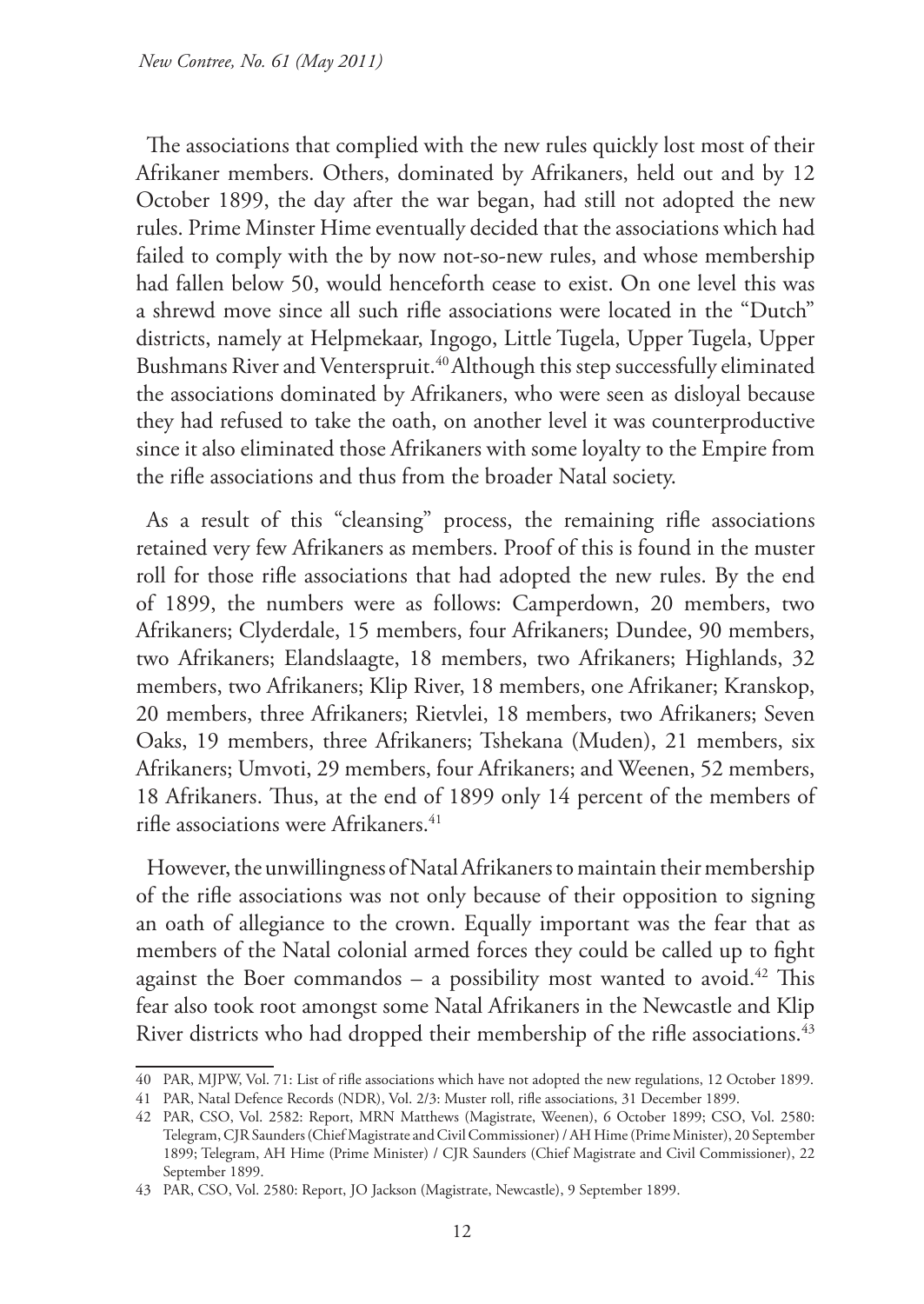It took a letter from the Natal government to allay these fears.<sup>44</sup>

The second tier of the Natal colonial defence was the Natal Police and the various volunteer units. Apart from the police, which had three Afrikaner members,45 the only volunteer unit which had a substantial number of Afrikaners was the Greytown-based Umvoti Mounted Rifles (UMR). As 1899 progressed and the prospect of war increased, more and more German and Afrikaner members resigned from the UMR, mainly to avoid fighting against their "own flesh and blood".46 Between 1 July 1899 and 30 September 1899, 19 members resigned of whom 16 were Afrikaners, including Troop Sergeant-Majors CJ van Rooyen and S van Niekerk, Sergeant PR Botha and Corporal JHF Nel.<sup>47</sup> Apart from being unwilling to fight against their kin, the commanding officer, Colonel George Leuchars, was determined to root out the "disloyal Dutch contingent" from the UMR. In this he was successful and was confident that the Afrikaners remaining in the unit were aware that they had to be loyal, on Leuchars' terms, because they were under close surveillance.<sup>48</sup>

The lowest tier of the Natal colonial military hierarchy consisted of cadets. Every government school and most private schools had scholar cadets. Statistics from the available archival material on the cadet corps provide an overview of their strength and composition by 31 December 1899: Dundee (three Afrikaners); Durban High School (two Afrikaners out of 50 cadets) with EG (Ernst) Jansen being a sergeant until he left the school on 30 November 1899; Estcourt (four Afrikaners out of 35 cadets) all of whom had left by September 1899; Greytown (49 Afrikaners out of 80 cadets); Ladysmith (eight Afrikaners out of 57 cadets) all of whom had left by August 1899; Maritzburg College (seven Afrikaners out of 79 cadets) all of whom had left by November 1899; Newcastle (seven Afrikaners out of 76 cadets) all except for J van Blerk had left by August 1899; Stanger (six Afrikaners out of 30 cadets) all of whom

<sup>44</sup> PAR, CSO, Vol. 2580: Letter, C Bird (Principal under-Secretary) / TR Bennett (Magistrate, Klip River), 12 September 1899.

<sup>45</sup> PAR, NDR, Vol. 215/216: List, Natal Police parading at headquarters, 31 March 1899.

<sup>46</sup> *Times of Natal,* 2 September 1899.

<sup>47</sup> PAR, MJPW, Vol. 69: List, men who have resigned from UMR, 1899.

<sup>48</sup> *Times of Natal,* 24 August 1899.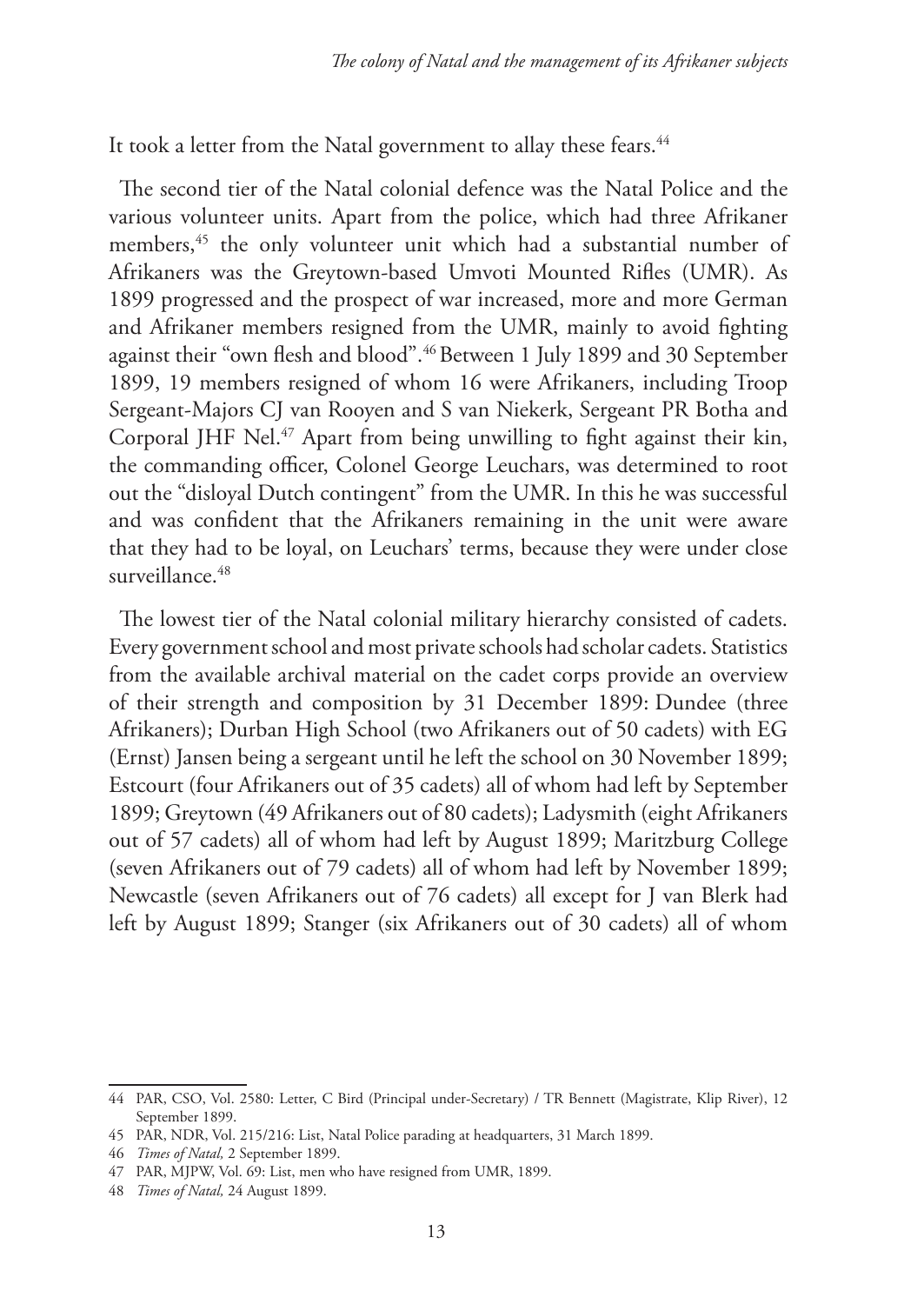had left on an unknown date; and Weston (one Afrikaner) who left in August 1899.49

Being an Afrikaner member of the cadet corps with the war clouds gathering was not easy. Evidence for this is information on the events held at a cadet camp in Durban, where six Afrikaner boys refused to applaud the queen. When asked for an explanation one replied: "she is not our Queen." Hinting at the measures adopted at the UMR and referring to the new rifle association rules the *Natal Mercury* recommended that the boys be expelled from the corps.50 The behaviour of the Afrikaner cadets was also raised in the legislative assembly to which the prime minister replied that an official enquiry had been called for.<sup>51</sup> It seems nothing much happened to the cadets in question for on 14 October 1899, a reader identifying him or herself as "Fear God – Honour the King", wrote to the *Times of Natal* complaining that the boys had not been adequately punished.<sup>52</sup>

In the period just before the war broke out, Afrikaners did not feature prominently in any of the defensive layers of colonial Natal as represented by the rifle associations, volunteer units, and the cadet corps. This was partially because of the politics of the day which demanded undivided loyalty to the crown. Very few Natal Afrikaners were prepared to place themselves in a position where they would possibly have to fight against their kith and kin. The aggressive rooting-out of Natal Afrikaners, who were judged as having questionable loyalty to the colonial armed forces, thus solved very few problems. Instead, as had happened with the measures to curb the availability of firearms and ammunition, such tactics merely alienated Natal Afrikaners from pre-war Natal society.

<sup>49</sup> PAR, NDR, Vol. 2/2: Muster roll, cadet corps, 31 December 1899. At least two private Natal Afrikaner rifle associations with no allegiance to the Natal government existed at the time. The small Normandien Rifle Association (*De Natal Afrikaner,* 24 January 1899) and the large, active Biggarsberg Boer Rifle Association which did drilling, conducted sham fights and held a "*wapenskou*". The Natal colonial government frowned on these alternative rifle associations and regarded them as illegal, but out of fear of repercussions did not act against them. *Natal Witness,* 4 September 1899; PAR, CSO, Vol. 1501: Letter, C Bird (Principal under-Secretary) / Magistrate (Umsinga), 8 December 1896.

<sup>50</sup> *Natal Mercury,* 14 August 1899.

<sup>51</sup> *Times of Natal,* 4 August 1899.

<sup>52</sup> *Times of Natal,* 14 August 1899.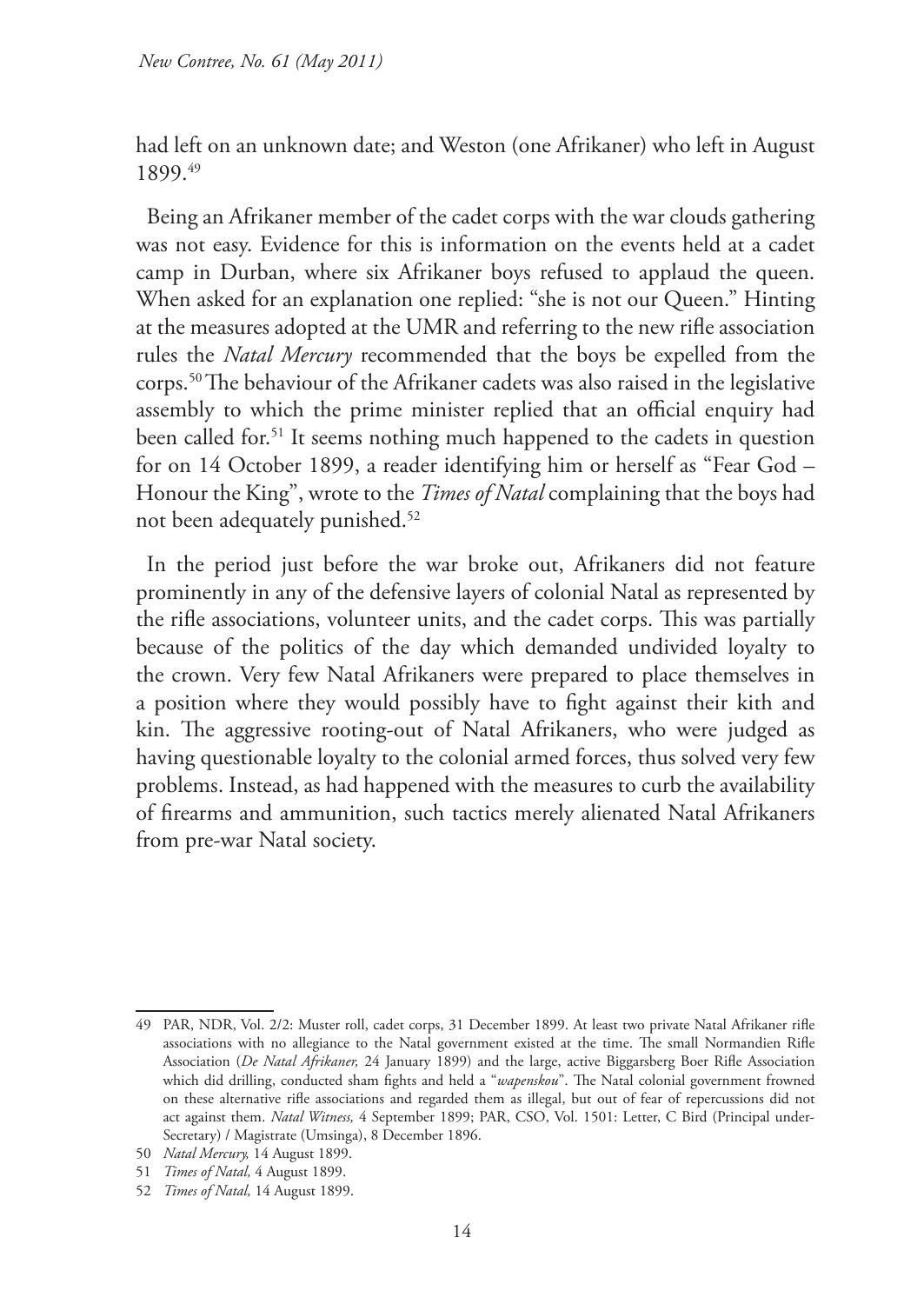#### **Spying on Natal Afrikaners in the immediate pre-war period**

## *Information gathering by the magistrates*

Apart from the strategies outlined above, the Natal government also wanted to keep a close watch on the Afrikaners in Natal. On 29 August 1899, the government instructed all magistrates to forward a weekly confidential report to the authorities in Pietermaritzburg. These reports were to focus on the attitudes of the white and black populations in the district concerned and were to include any information that could assist the government in maintaining law and order, such as the investigation of rumours and newspaper articles.<sup>53</sup> On 30 September 1899, the monitoring of Natal Afrikaners was intensified when the commissioner of police, Colonel JG Dartnell, with the support of Governor Hely-Hutchinson, forwarded a memo to the police inspectors at Newcastle, Dundee, Ladysmith, Estcourt, Greytown, Nkandla and Melmoth, instructing them to "... make out lists of the Dutch residents in your district, and carefully note the names of any who leave the colony to join the Transvaal ..."<sup>54</sup> Although the OFS was omitted, it can be assumed that any Natal Afrikaner who intended venturing in that direction was also to be reported.

The outcome of these instructions was that Afrikaners in Natal were henceforth closely monitored and then reported on in some detail. A case in point was the reports from Proviso B and Umvoti. Two members of the Zuid-Afrikaanshe Republiek Politie, RP Dafel and Potgieter, were rumoured to have stayed overnight with some fellow Afrikaners in Proviso B under the pretence that they wished to purchase cattle. At the same time, Proviso B Afrikaners were rumoured to have started stocking up on sugar and flour.<sup>55</sup> Furthermore, several young Afrikaners from Umvoti were reported to be in the Vryheid district, hoping to gain land in Zululand in the event of war.<sup>56</sup> Furthermore, according to the hotelkeeper at Helpmekaar, a group of young Afrikaners had left Umvoti to join the Transvaal forces when the news came through of the failed Bloemfontein Conference (31 May–5 June 1899) between President Paul Kruger of the Transvaal and the British high commissioner for South Africa, Sir Alfred Milner.<sup>57</sup> The Natal Police, who followed up this last lead,

<sup>53</sup> PAR, CSO, Vol. 2579: Confidential circular No. 51 of 1899 / Magistrates, 29 August 1899.

<sup>54</sup> PAR, MJPW, Vol. 116: Afrikaners who have left, or may leave, to join the Boers, 30 September 1899–3 October 1899.

<sup>55</sup> PAR, CSO, Vol. 2581: Report, TR Maxwell (Magistrate, Melmoth), 24 September 1899.

<sup>56</sup> PAR, CSO, Vol. 2579: Report, Chief Magistrate CJR Saunders, 16 August 1899.

<sup>57</sup> PAR, CSO, Vol. 2580: Letter, JL Knight (Magistrate, Nkandla) / CJR Saunders (Chief Magistrate and Civil Commissioner), 13 September 1899.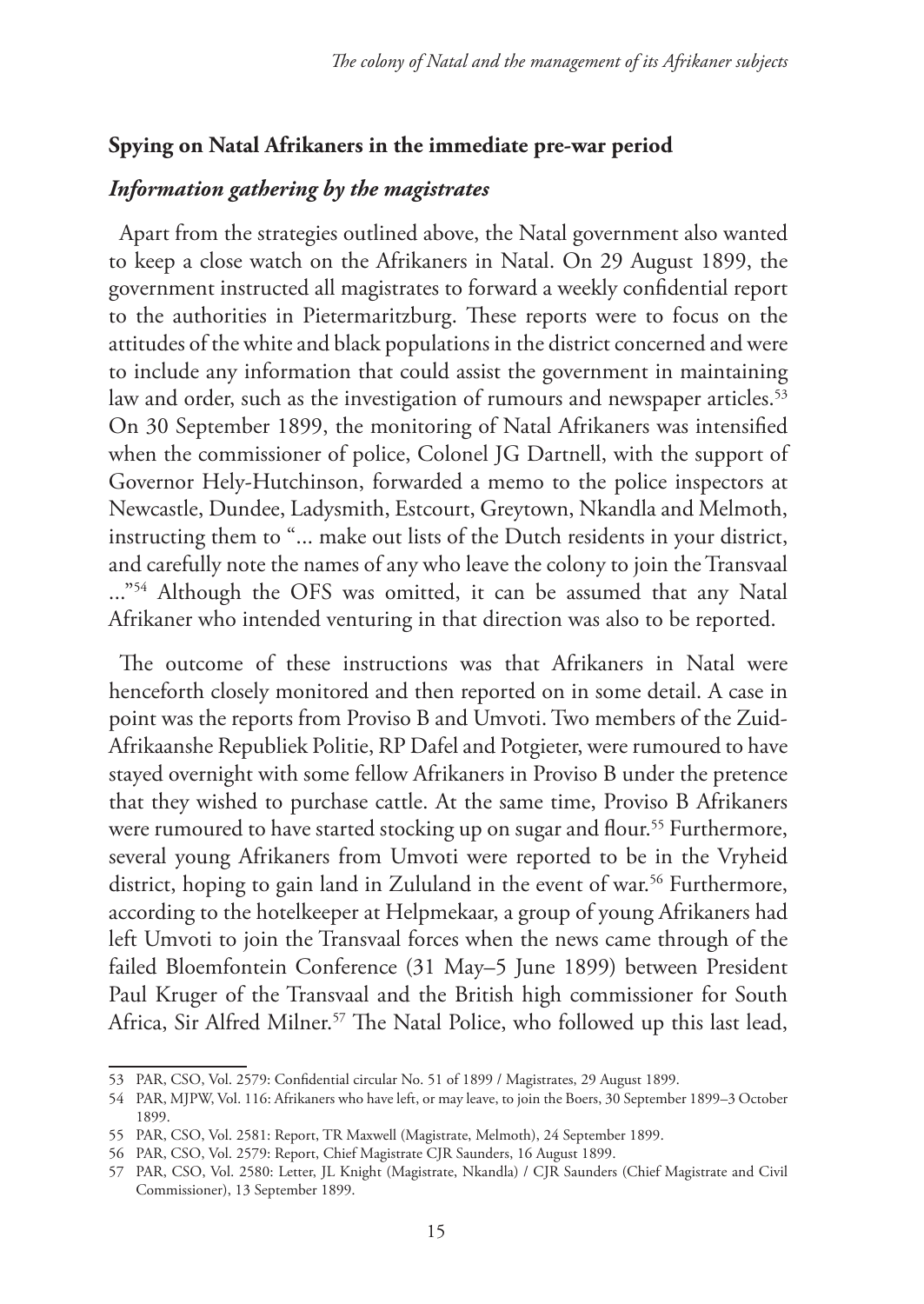were unable to confirm it.58 From within the ranks of Natal Afrikaners these reports were generally rejected as idle gossip<sup>59</sup> or sheer fiction.<sup>60</sup>

What was neither gossip nor fiction was the sympathy for the republics that arose in the "Dutch" districts – both north and south of the Tugela River. From the Kranskop district, Magistrate HW Boast confirmed that the prospect of war was being freely discussed. According to him, there was a great deal of ignorance about the military might of the British Empire. Furthermore, Boast felt that although family ties made them sympathetic towards the plight of the republics, most Afrikaners were in favour of a peaceful settlement and planned to remain neutral.61 The same was true in the neighbouring Umvoti district where the sole transgression of the local Afrikaners was open sympathy for the predicament of the Transvaal.<sup>62</sup> In Weenen, as in Umvoti and Kranskop, the possibility of war was also freely discussed amongst Afrikaners in a manner referred to by the local magistrate as "... boastful ... characteristically vague, but disloyal in tendency". These discussions were finally tempered by the advance of the British Army, although only two Afrikaners bothered to make a point of watching the passing troops. As in other "Dutch" districts the attitude of most Afrikaners was one of sympathy towards the republics,<sup>63</sup> but this emotional attachment was not accompanied by any promises of tangible support.<sup>64</sup> The only support forthcoming was in the form of contributions to a fund that had been set up in the likelihood of there being wounded Transvaal burghers who needed medical attention. Ds AM Murray initially indicated that he would contribute to the Transvaal Relief Fund and accepted complimentary tickets to the "Relief Fund Concert" but when a counter-fund for Boer casualties was created, he and several other Afrikaners – to the annoyance of the magistrate – changed their minds and withheld their contributions.65

Matters were virtually the same in the neighbouring Estcourt district where Magistrate Addison and the local English residents<sup>66</sup> doubted the allegiance of the local Afrikaners but could find little evidence of active disloyalty.<sup>67</sup>

<sup>58</sup> PAR, CSO, Vol. 2579: Report, CJR Saunders (Chief Magistrate and Civil Commissioner), 16 August 1899.

<sup>59</sup> PAR, CSO, Vol. 2582: Report, RA Addison (Magistrate, Estcourt), 25 September 1899.

<sup>60</sup> PAR, CSO, Vol. 2579: Report, Magistrate MRN Matthews, Weenen, 4 August 1899.

<sup>61</sup> PAR, CSO, Vol. 2579: Report, HW Boast (Magistrate, Kranskop), 1 September1899.

<sup>62</sup> VS Harris, "The reluctant rebels: The impact of the Second Anglo-Boer War upon the Klip River Dutch Community, with special reference to the Dutch community of Dundee" (BA Honours, UNP, 1982), p. 4.

<sup>63</sup> PAR, CSO, Vol. 2579: Report, MRN Matthews (Magistrate, Weenen), 4 August 1899.

<sup>64</sup> PAR, CSO, Vol. 2580: Report, MRN Matthews (Magistrate, Weenen), 20 September 1899.

<sup>65</sup> PAR, CSO, Vol. 2581: Report, MRN Matthews (Magistrate, Weenen), 1 October 1899.

<sup>66</sup> PAR, CSO, Vol. 2579: Report, RH Addison (Magistrate, Estcourt), 9 October 1899.

<sup>67</sup> PAR, CSO, Vol. 2579: Report, RH Addison (Magistrate, Estcourt), 4 September 1899.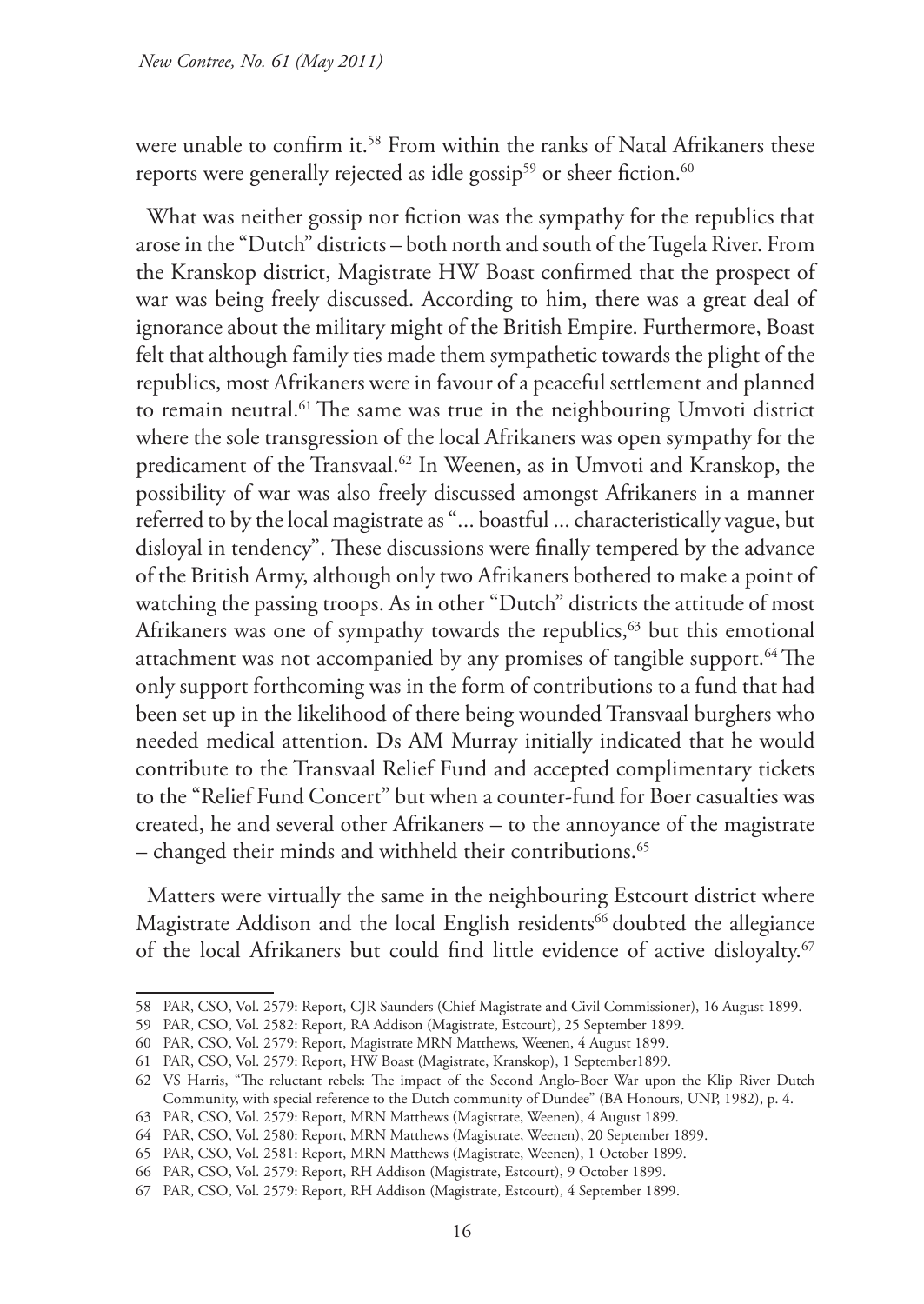However, unlike In Kranskop, Umvoti and Weenen, the magistrate could provide names of Afrikaners who by dint of their movements were regarded as possibly being disloyal. According to Addison, two young brothers of Thaba Hlope wanted to proceed to the Transvaal but were thwarted by their father.<sup>68</sup> A certain Buys from Weenen, as well as J van der Merwe and JA Oosthuysen and his son – the same Oosthuysens who had run into trouble because of being in possession of unlicensed firearms – had left for the OFS.<sup>69</sup>

In the neighbouring Upper Tugela district, the only district south of the Tugela River that bordered on a Boer republic, the OFS, the local Afrikaners avoided the resident magistrate and the local police. The result of this was that intelligence was hard to come by and it was only with a great deal of effort that the magistrate established that a certain De Villiers was commandeered by his father, a commandant in Harrismith, and that a memo was circulated stating that in case of war the Natal government would close the border with the OFS and seize all trekboer livestock. This caused panic amongst many local Afrikaners who decided to trek, in the middle of the lambing season, to their summer pastures in the OFS.70

North of the Tugela River the districts of Klip River, Dundee and Newcastle all bordered on either the Transvaal or the OFS. This meant that they generally had closer contact with the republics than those to the south of the Tugela. In the light of this, TR Bennett, the magistrate for Klip River, felt that it was likely that the local Natal Afrikaners would join the invading commandos in large numbers. In Bennett's opinion, although the Afrikaners in the area were outwardly calm and loyal, he sensed a dogged underlying disapproval of the attitude of the British government towards the Transvaal. Bennett estimated that if hostilities broke out, between 15 and 20 percent of the non-land holders would immediately leave the district and join the commandos and in the case of a Boer invasion, the remaining property owners would probably unite with the invaders, if not as combatants at least to assist in an auxiliary manner. The exceptions would be a few affluent Afrikaners who would remain neutral.<sup>71</sup>

The magistrate of the Umsinga district initially took the same line as Bennett – that if the British suffered reverses, the Umsinga Afrikaners would regard rebellion as worth their while. Local Afrikaners were also seen building up

<sup>68</sup> PAR, CSO, Vol. 2580: Report, RH Addison (Magistrate, Estcourt), 12 September 1899.

<sup>69</sup> PAR, MJPW, Vol. 116: Report, RH Addison (Magistrate, Estcourt), 5 October 1899.

<sup>70</sup> PAR, CSO, Vol. 2579: Report, WG Wheelwright (Magistrate, Upper Tugela), 4 September 1899.

<sup>71</sup> PAR, CSO, Vol. 2579: Report, TR Bennett (Magistrate, Klip River), 5 September 1899.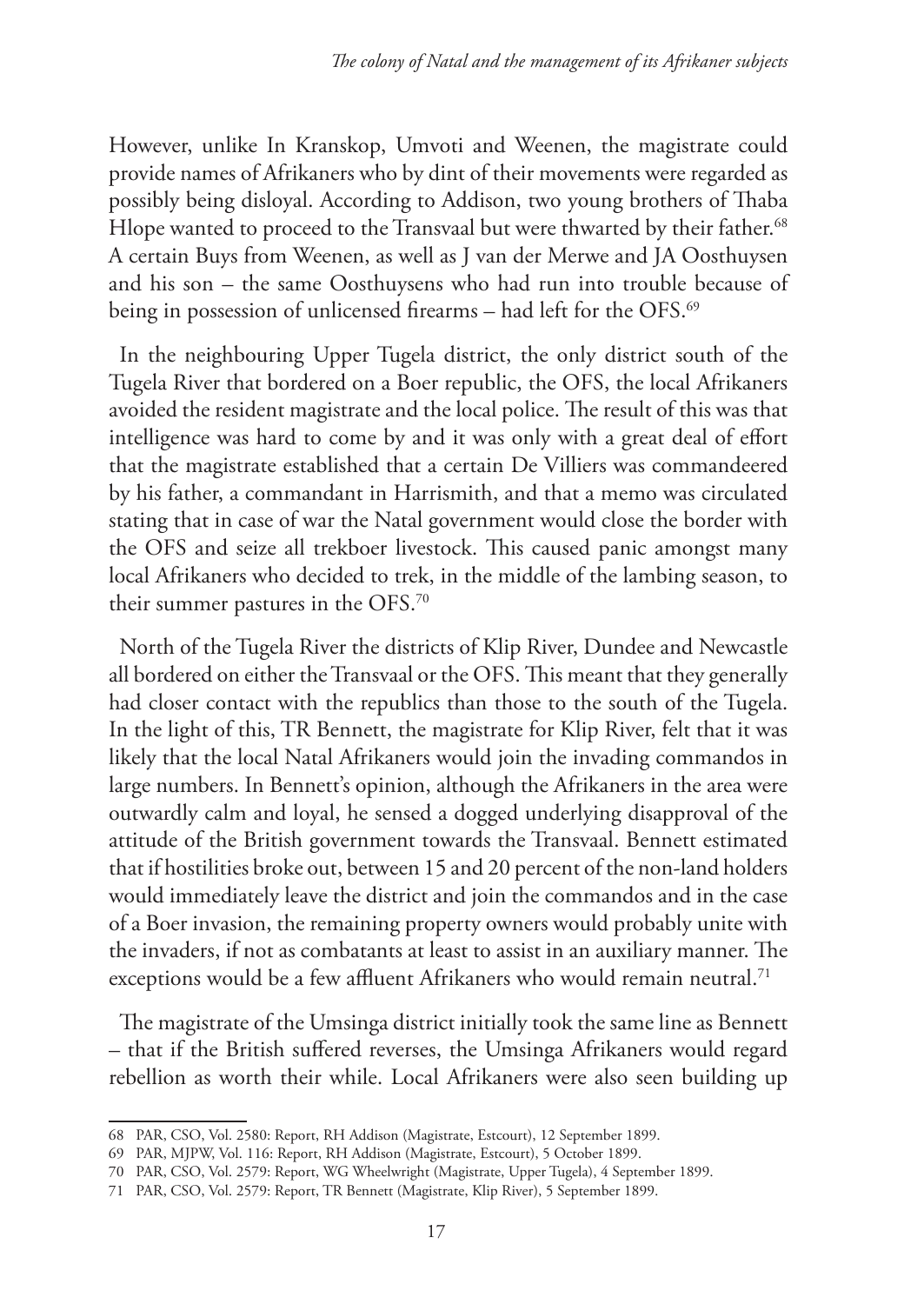supplies, and according to Magistrate Adamson, the driving force behind all this was the commander of the local Biggarsberg Boer Rifle Association, CJ de Villiers, who was trying to sell his two farms in Umsinga and had also removed his cattle to the OFS.<sup>72</sup> But as war approached although he was experiencing difficulty in ascertaining reliable information on the extent of pro-republican sympathy, Adamson changed his mind and reported that an armed rebellion of local Afrikaners was unlikely. He argued that most of the locals were large land owners who feared that their property might be confiscated.<sup>73</sup>

To the north of Umsinga, in the Dundee district, Magistrate Hugo, himself a Natal Afrikaner who enjoyed the support of most of the prominent Afrikaners in the area, found it easier to glean information on what was transpiring in his magistracy.74 In a guarded conversation with AL Jansen, a local justice of the peace, Hugo was informed that the Dundee Afrikaners had strong sympathies with the republics but did not want to take up arms.<sup>75</sup> A conversation with another prominent local Afrikaner, JJ Gregory, confirmed Jansen's statement. As far as Gregory was concerned, Natal Afrikaners would not cross into the Transvaal to assist the commandos in the event of war. However, he felt that if the republican forces were to cross into Natal and meet with success, some Dundee Afrikaners would in all likelihood join forces with the commandos.<sup>76</sup> But as Hugo pointed out, this was the voice of the landed gentry who had much to lose because of their lucrative economic activities on both sides of the Natal/Transvaal<sup>77</sup> and Natal/OFS<sup>78</sup> borders. Exceptions did occur among young and relatively poor Afrikaners, as reported to Hugo by a certain Maritz. Subsequent investigation by Hugo identified the potential rebels as Jordaan, Meyer and Nel.79 As far as the Dundee magistrate was concerned, they had one thing in common: "They all belong to the lower class of Dutch, and have no standing at all in the district."80

The only Natal Dutch district which bordered on both the Transvaal and the OFS was Newcastle. In early September 1899, Magistrate Jackson reported that all was peaceful in his region. The affluent Afrikaners were strongly

<sup>72</sup> PAR, CSO, Vol. 2579: Report, GW Adamson (Magistrate, Umsinga), 3 September 1899.

<sup>73</sup> PAR, CSO, Vol. 2579: Report, GW Adamson (Magistrate, Umsinga), 28 September 1899.

<sup>74</sup> PAR, AGO, Vol. I/8/65: Letter, FDJ Havemann (Secretary, Congress of Dutch Farmers Association) / H Bale (Attorney-General), 1 October 1899.

<sup>75</sup> PAR, CSO, Vol. 2580: Report, P Hugo (Magistrate, Dundee), 2 September 1899.

<sup>76</sup> PAR, AGO, Vol. I/7/39: Report, P Hugo (Magistrate, Dundee), 20 September 1899.

<sup>77</sup> PAR, CSO, Vol. 2581: Report, P Hugo (Magistrate, Dundee), 4 September 1899.

<sup>78</sup> PAR, CSO, Vol. 2582: Report, P Hugo (Magistrate, Dundee), 7 October 1899.

<sup>79</sup> PAR, CSO, Vol. 2581: Report, P Hugo (Magistrate, Dundee), 5 October 1899.

<sup>80</sup> PAR, CSO, Vol. 2582: Report, P Hugo (Magistrate, Dundee), 7 October 1899.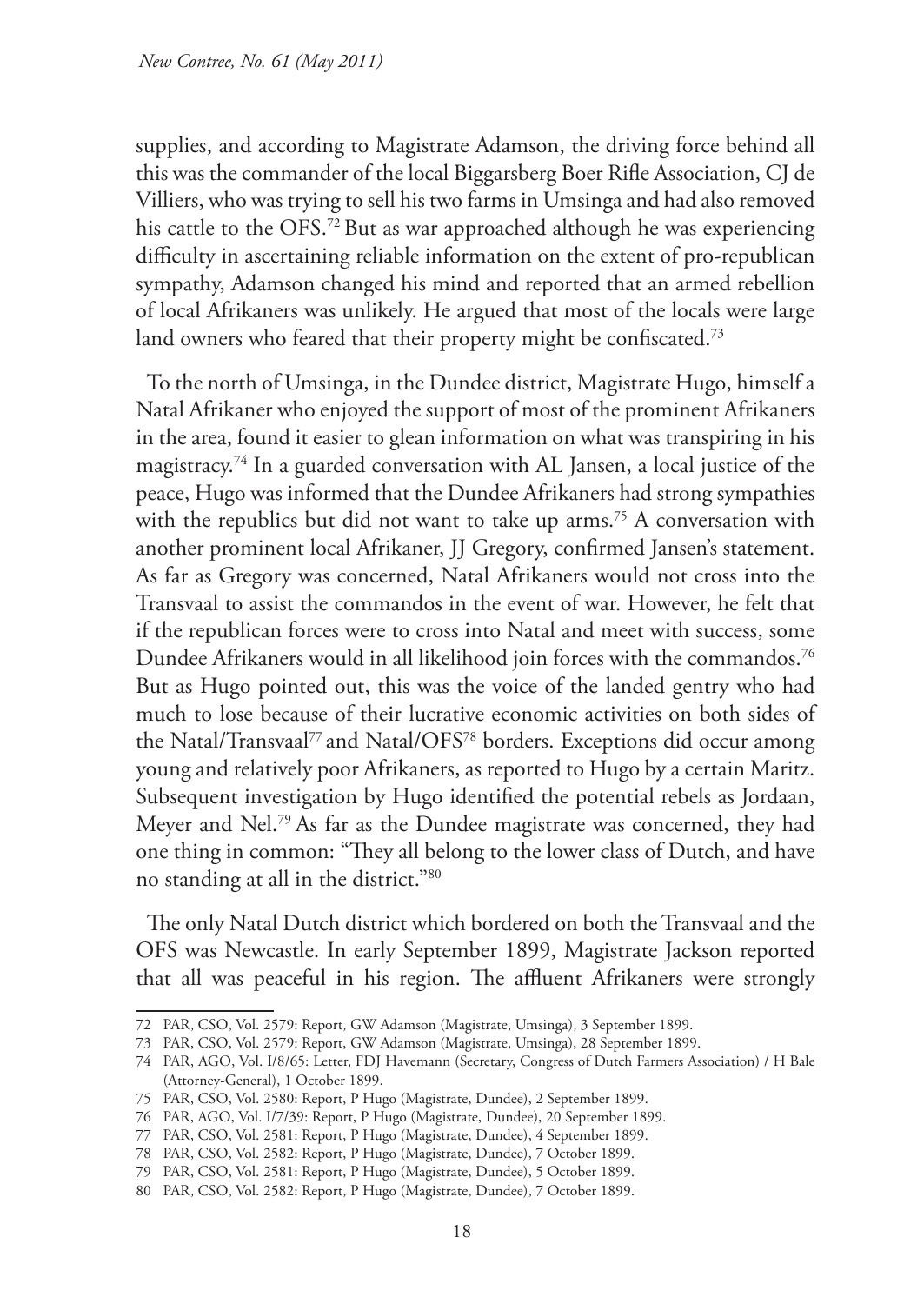opposed to war, but feared that irresponsible young men might assist the republics if hostilities were to break out.81 A few Afrikaners, who in the view of the magistrate had the intention of joining the commandos, had taken their livestock to the republics despite the fact that the grazing there was relatively sparse and that the lambing season was about to begin.<sup>82</sup>

The exception to the rule amongst the various districts in Natal was Proviso B, in Zululand. This area was formerly part of the New Republic which had been ceded to Natal in exchange for recognition in 1886.<sup>83</sup> Its white population, predominantly Afrikaans-speaking and geographically isolated from the rest of Natal, maintained strong political, cultural and economic ties with the Transvaal. Unsurprising therefore, rumours circulated that they were expressing pro-republican feelings and were communicating with the Transvaal, under cover of night, using African runners. This information soon proved to be far more than a rumour and before hostilities began, some of the wealthiest Afrikaners in the area, notably JJ van Rooyen,  $84$  T Strydom,  $85$ and PJ Koekemoer, moved over the border with all their livestock. They were soon followed by a further nine local Afrikaners.<sup>86</sup> In total, 22 percent of the male Afrikaner population of Proviso B left for the Vryheid district before war broke out,<sup>87</sup> by far the largest number from any Natal district.

The reports from the magistrates, the eyes and ears of the Natal government, collectively revealed that the vast majority of the Afrikaner inhabitants of the "Dutch" districts felt a great deal of sympathy for the plight of the republics. However, despite the underlying suspicion the magistrates generally harboured towards their Afrikaner subjects, they had to admit that from the available evidence, with the exception of those in Proviso B, most signs of disloyalty were discussed and deeply felt in heart and mind but were hardly likely to be expressed in subversive action.

<sup>81</sup> PAR, CSO, Vol. 2579: Report, JO Jackson (Magistrate, Newcastle), 5 September 1899.

<sup>82</sup> PAR, Principal Veterinary Surgeon (PVS) Vol. 3: Letter, DC Uys / Principal Veterinary Surgeon, 19 August 1899.

<sup>83</sup> EH Brookes and C de B Webb, *A History of Natal (*Pietermaritzburg, University of Natal Press, 1987), pp. 185–186.

<sup>84</sup> PAR, Prime Minister (PM), Vol. 91: Telegram, CJR Saunders (Chief Magistrate and Civil Commissioner) / AH Hime (Prime Minister), 4 September 1899.

<sup>85</sup> PAR, AGO, Vol. I/7/39: Telegram, CJR Saunders (Chief Magistrate and Civil Commissioner) / C Bird (Principal under- Secretary), 7 September 1899.

<sup>86</sup> PAR, CSO, Vol. 2581: Report, TR Maxwell (Magistrate, Melmoth), 4 October 1899.

<sup>87</sup> PAR, CSO, Vol. 2581: Report, TR Maxwell (Magistrate, Melmoth), 4 October 1899.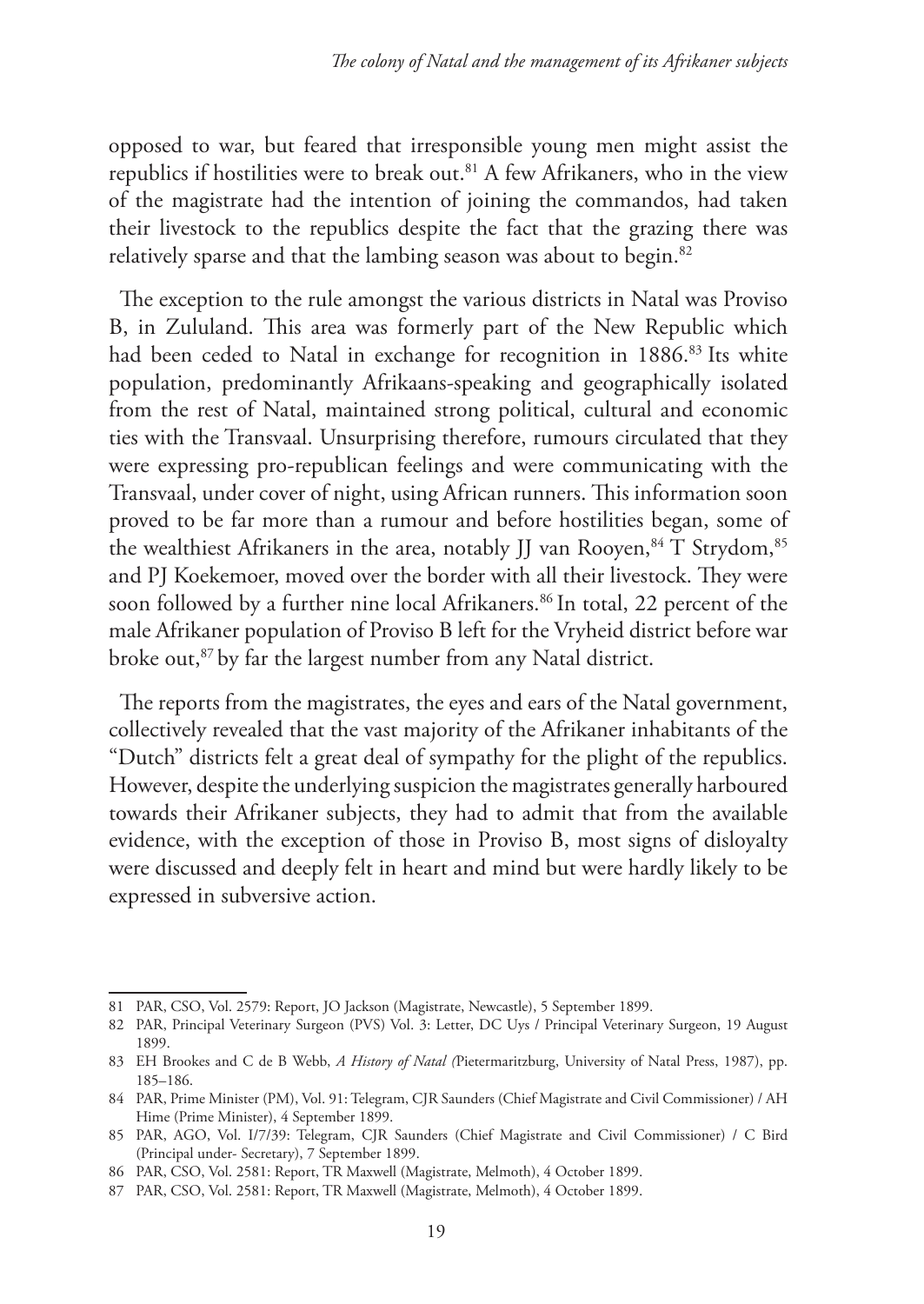## *Information gathering by the Natal populace*

In addition to the reports submitted by the various magistrates the Natal authorities had another formal level of intelligence gathering available to them. Over the years the Natal African population, in an elaborate system of "native intelligence officers", was used to glean information about dissent in their ranks. These African spies reported directly to the secretary of native affairs, FR Moor, who in turn shared such information with the Natal authorities. This system was now used to gather information on Natal Afrikaners. "Native intelligence officer no 2", for example, accused all Afrikaner inhabitants of the Greytown and Kranskop districts of politically influencing local Africans. He recommended: "They should be made to declare on what side they will be in the event of hostilities. If they say they will take the part of the others in the Transvaal, they should be sent across the border to their own people ..." His point of view was based on two incidents. Near Seven Oaks a local Afrikaner had informed him that the commandos would invade Natal and that they would "go right into Maritzburg and drink their tea there"; and near Kranskop, two Afrikaners had warned Chief Mbanyana that his cattle would be raided if he supported the British, to which he retorted that he would instigate revenge raids.<sup>88</sup>

The official systems of spying on fellow British subjects were augmented by unofficial intelligence provided by loyal Africans and English Natalians alike. A case in point was Nondubela, who declared that on his way to Pietermaritzburg he had met four Afrikaners who asked him whose side he would take in the impending war. In another instance, Chief Kula stated that a certain Maritz, who traded with him and who had outspanned at his homestead, had tried to convince him to side with the republicans. From the Kranskop area, Jacob Zuma reported that AJJ Nel had said that the Natal Afrikaners would wait until the Transvalers came for them after first attacking Durban. He went on to say that *en route* to Durban the commandos would cross at Ngubeva Drift and attack Greytown. Nel also boasted about the Transvaal victory at Majuba in 1881 and the way the Jameson Raid in 1895 had been put down with ease; he had already, he said, set some cattle aside which he would slaughter when the Boers came into Natal.<sup>89</sup>

<sup>88</sup> PAR, SNA, Vol. I/4/6: Statement, Unknown African, 13 September 1899.

<sup>89</sup> PAR, AGO, Vol. I/7/39: Deposition, J Zuma / Magistrate, Umvoti, 12 October 1899.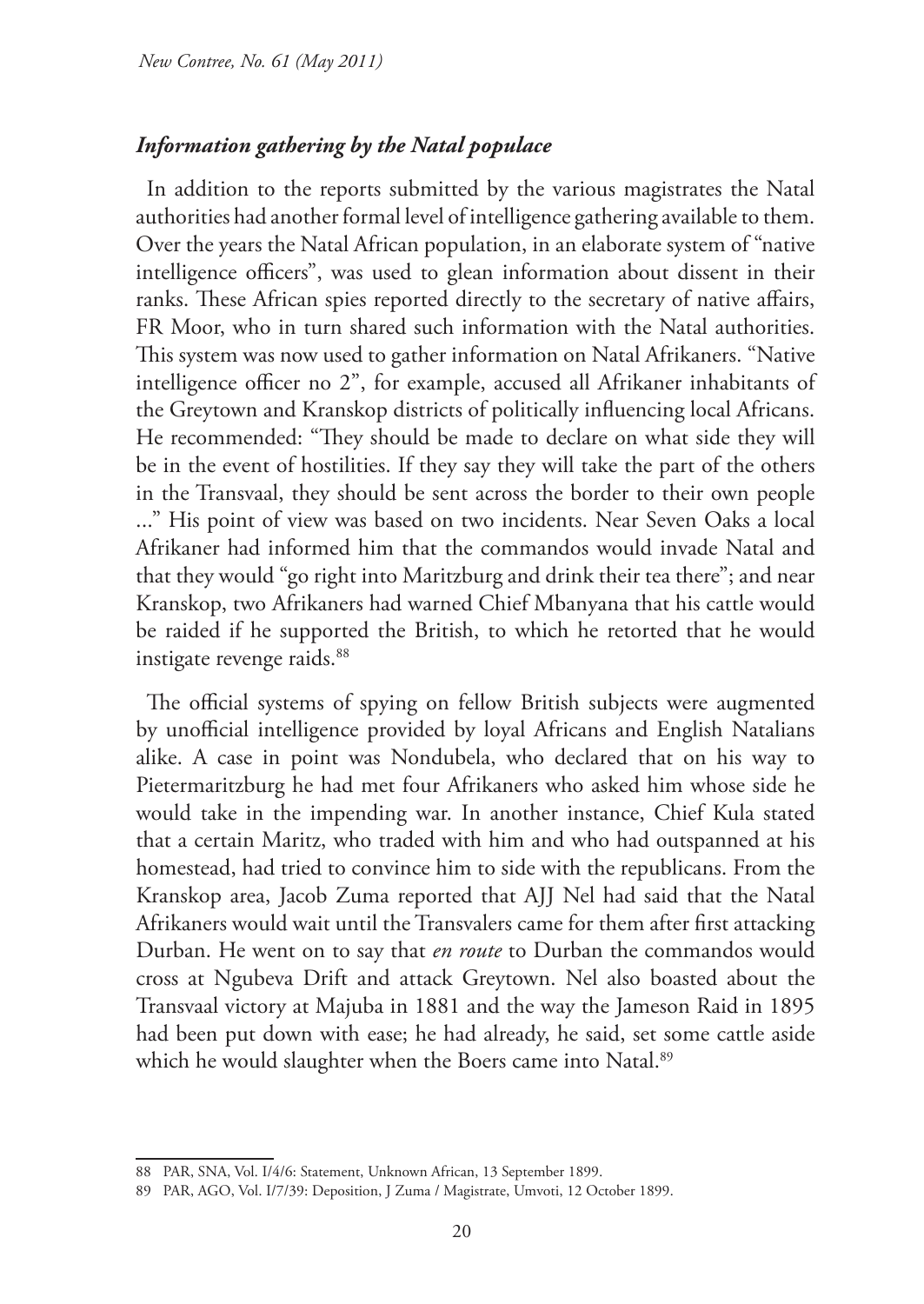Writing to the *Times of Natal*, a reader who signed himself "Alert", warned his Afrikaner neighbours: "You are known, you are watched and any overt act of rebellion on your part will be inevitably rewarded on its merits."90 GL Coventry did more than just issue a warning and informed the Natal authorities that since 1896, and specifically after the visit by ex-Transvaal president, MW Pretorius to the Estcourt district, treason was viewed in a less serious light by the local Afrikaners. Coventry complained that when he brought this change in attitude to the attention of the authorities, he was accused of being alarmist.<sup>91</sup> In reaction, and a clear indication of how seriously information about Natal Afrikaners was being viewed, Prime Minster Hime responded in person, expressing regret that Coventry's warning had been received with indifference. He explained that the government had failed to act because they wanted to prevent undue alarm. Furthermore, action could not be taken because there were still ongoing diplomatic efforts to avoid hostilities.<sup>92</sup> Not all unofficial intelligence was based on rumour and PB Simmons, the president of the Weston Rifle Association, reported a week before war broke out, that one JT Potgieter, who resided near Kamberg, had gone to join the commandos leaving behind crops, a horse and other property; furthermore, he had sold off his livestock at a very low price.<sup>93</sup>

The official and unofficial intelligence gathering on Natal Afrikaners was augmented by some of the Natal newspapers who as public watchdogs took it upon themselves to do some policing.<sup>94</sup> The most prominent role in this regard was adopted by the *Times of Natal* which hinted that during the Anglo-Transvaal War of 1880–1881, Natal Afrikaners had sided with the Transvaal and now rebels were again gearing to follow the same route. The newspaper encouraged its readers to act as informers and to compile names and addresses of potential rebels and witnesses which "could then be forwarded to the newspaper or the Principal under-Secretary".95

This call was based on a report on 24 August 1899 in which the *Times of Natal*, in an article entitled "Rebels in Natal", urged the Natal government "... to take steps to disarm disloyal British subjects within this Colony and Zululand and to inform all such at once by Proclamation that their properties

<sup>90</sup> *Times of Natal*, 29 August 1899.

<sup>91</sup> PAR, MJPW, Vol. 116: Statement, GL Coventry, 15 May 1899.

<sup>92</sup> PAR, MJPW, Vol. 116: Letter, AH Hime (Prime Minister) / GL Coventry, c 1900.

<sup>93</sup> PAR, CSO, Vol. 1628: Letter, PD Simmons / C Bird (Principal under-Secretary), 6 October 1899; PAR, MJPW, Vol. 116: Report RH Addison (Magistrate, Estcourt), 5 October 1899.

<sup>94</sup> See for example, the *Natal Witness*, 5 October 1899.

<sup>95</sup> *Times of Natal*, 9 October 1899.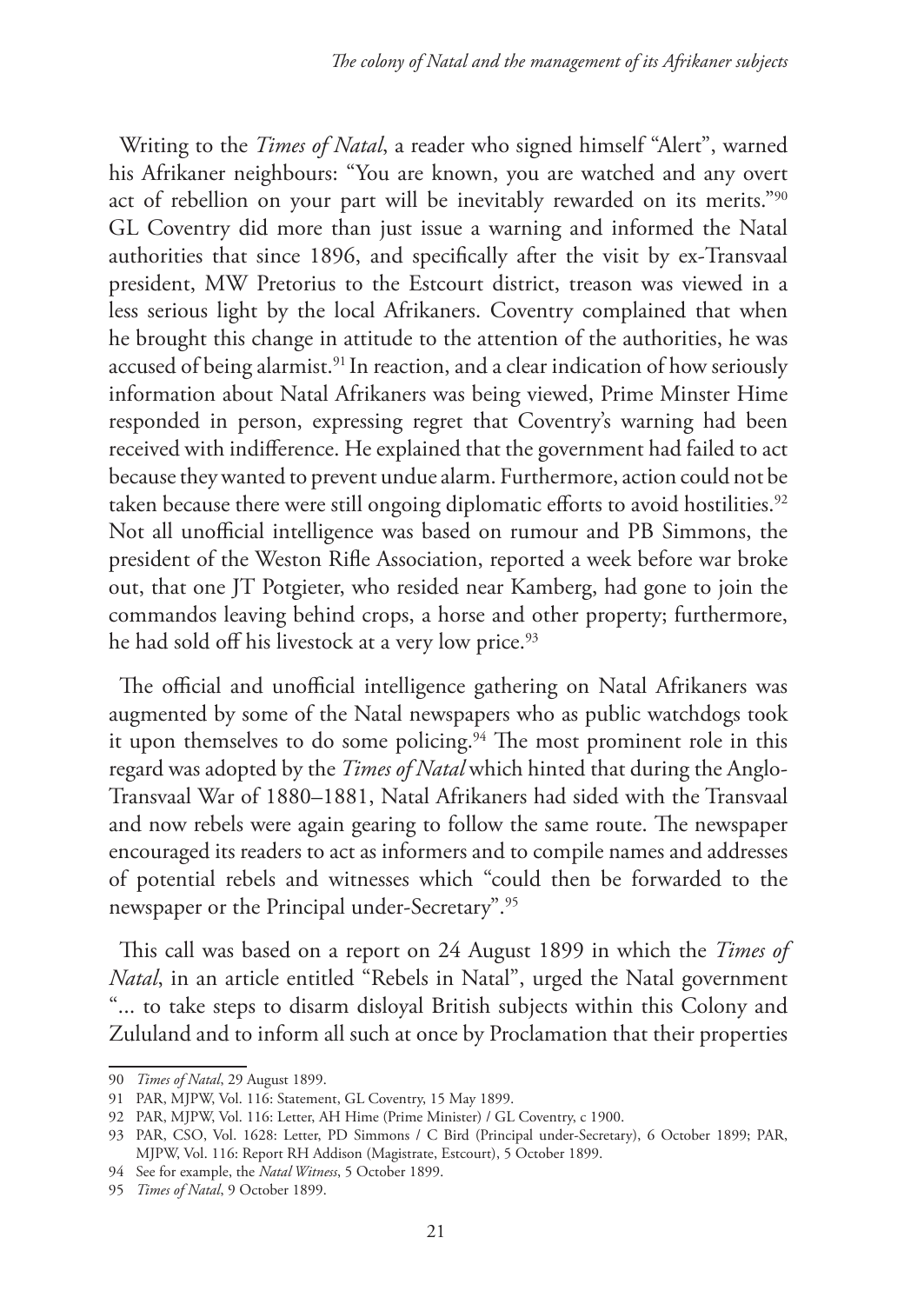would be forfeited without hesitation, in the event of these people joining or affording assistance to the enemy."

The "facts" on which the newspaper based its recommendation were that Afrikaners in Umvoti had formed a quasi-military organisation that would support an advance by Transvaal forces into southern Natal. In addition, these Afrikaners were accused of trying to influence local Africans to side with them and were levelling expressions laced with racial hatred against the English. Such behaviour, according to the newspaper, smacked of disloyalty and open rebellion; the government should disarm those who had acquired firearms illegally and take action against those who had broken the law.<sup>96</sup>

The first Afrikaner to react to these accusations was D Havemann, who regarded the article as laughable. In lampooning mode, he volunteered further information: "... we are busy manufacturing cannons out of gumwood blocks, to be loaded with onion bulbs, to meet our terrified Greytown English friends as soon as hostilities commence." In view of the accusations levelled against the Umvoti Afrikaners, Havemann wondered how great the falsehoods would be when journalists reported on the situation in the Transvaal.<sup>97</sup> J Nel responded in more serious vein and stated openly: "Our sympathy is with the Transvaal for our relatives are there – and we have not sunk so low in the scale of civilization as to forget blood is thicker than water – I am dear sir, one of the so-called rebels."98

By now the election of William Nel as commandant and Henry Dafel as his assistant, had become something of a standing joke in the Greytown area, especially when Gert van Rooyen, in a letter to the newspaper, expressed the thought that these two men would "be a match for the mighty British Empire". The *Times of Natal* did not share his humour and labelled it as "an example of Boer logic and policy", and hoped that all Van Rooyen's friends would be so foolish as to underestimate the "mighty British Empire" to the same extent that he had.<sup>99</sup>

Under the outwardly joking veneer, the Afrikaners of Greytown were fuming about the article which branded them as rebels, conspirators and meddlers. They decided to circulate a petition calling on the three elected

<sup>96</sup> *Times of Natal,* 24 August 1899.

<sup>97</sup> *Times of Natal,* 2 September 1899.

<sup>98</sup> *Natal Witness,* 1 September 1899.

<sup>99</sup> *Times of Natal*, 11 September 1899.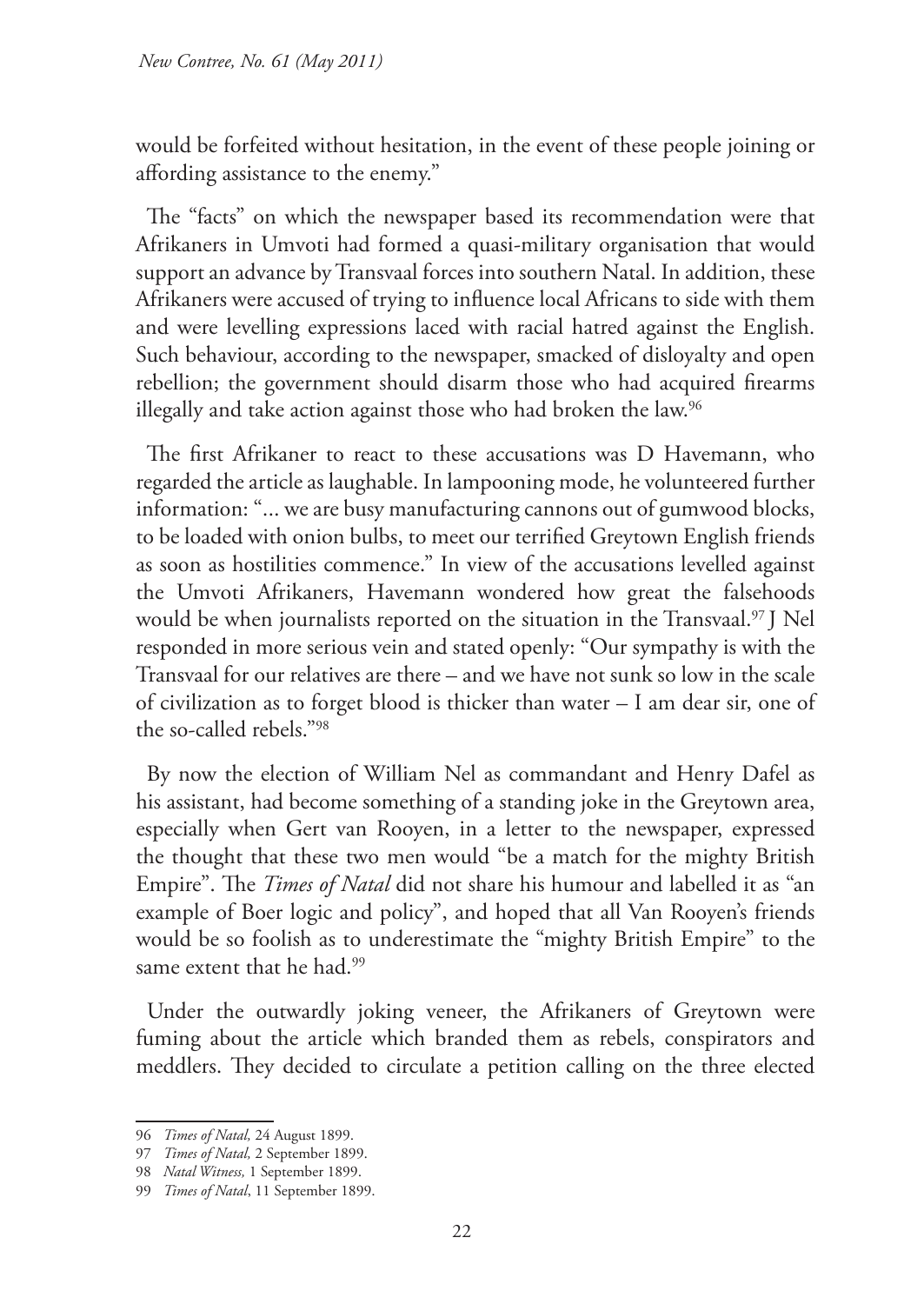political representatives for the area, TJ (Theunis) Nel, TJ (Tol) Nel and G Leuchars – who was also the commanding officer of the UMR – to present it to the governor. The petition alleged that falsehoods and lies were being spread under cover of freedom of the press. The three parliamentarians were requested to demand "... an immediate and thorough investigation into the matter, with a view to having these charges either substantiated and publically proved or publically withdrawn or revoked". Although the *Times of Natal* welcomed the expression of loyalty in the petition, it stood firm and reported that there was more to the truth than any enquiry would reveal.<sup>100</sup> In response, the newspaper upped the ante by reporting that the general feeling was that the majority of Afrikaners in Natal would join the Transvaal forces if they could do so without losing their farms and livestock.<sup>101</sup>

When nothing came of their petition, the politically well-organised Umvoti Afrikaners held a public meeting to remonstrate with the Natal government for allowing the *Times of Natal* to insult them in this unseemly manner. They also complained that they were distrusted by the "Natal Jingo Ministry" and if the government did not act, there would be no support for their cause.<sup>102</sup> These statements must have touched a raw nerve and the Umvoti Afrikaners were given what they wanted – a public enquiry into their loyalty. Under Circular No. 51 of 1899, Attorney-General Bale instructed the Umvoti magistrate, HC Koch, to enquire into the matter. Attempts by Koch, himself an Afrikaner, to gain such information were met by evasive answers. Nevertheless, he concluded that the Umvoti Afrikaners were not disloyal; they felt with some justification, that they had been subjected to grave injustice.<sup>103</sup> The report by Koch thus confirmed the earlier findings as expressed in the official report<sup>104</sup> and must have satisfied the Umvoti Afrikaners on some level that the *Times of Natal* was indeed overzealous in its reportage. On the other hand, for the Natal authorities, it was a win-win situation. Had the report by Koch revealed high levels of disloyalty they could have acted against the culprits; since it did not, they were seen as caring enough about their Afrikaner subjects as to allow a public enquiry.

<sup>100</sup> *Times of Natal,* 1 September 1899; *Natal Witness,* 1 September 1899.

<sup>101</sup> *Times of Natal,* 11 September 1899.

<sup>102</sup> PAR, CSO, Vol. 2580: Report, HC Koch (Magistrate, Umvoti), 19 September 1899.

<sup>103</sup> PAR, MJPW, Vol. 69: Minute paper, H Bale (Attorney-General) / to HC Koch (Magistrate, Umvoti), 26 September 1899; PAR, AGO, Vol. I/7/39: Letter, HC Koch (Magistrate, Umvoti) / H Bale (Attorney-General), 28 September 1899.

<sup>104</sup> VS Harris, "The reluctant rebels…" p. 4.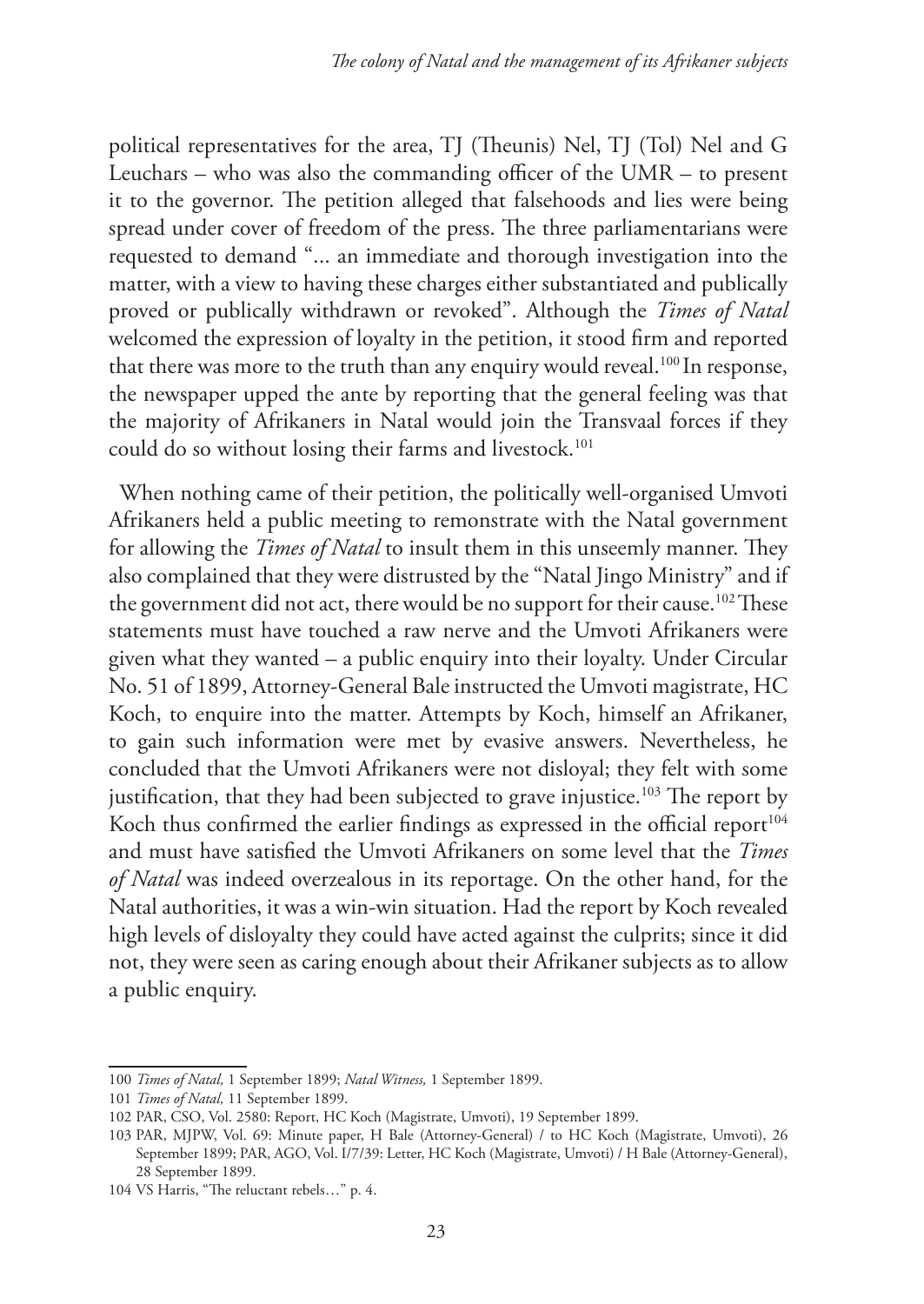#### *Intercepting Natal Afrikaner mail*

Despite their official intelligence gathering efforts, the intelligence volunteered by African and English civilians and the vigilance of the newspapers, the Natal authorities must have felt that they did not yet have the full picture on the loyalty (or otherwise) of the Natal Afrikaners. Early in October 1899, the final act of espionage against Natal Afrikaners commenced. Although Martial Law had not yet been proclaimed, all letters to and from Natal Afrikaners were illegally intercepted and opened so that in the words of the governor, the government was in a position to "... thwart and counteract the work of spies in Natal." To Chamberlain he wrote "... these documents go to bear out the theory of the existence of a widespread and deep rooted Dutch conspiracy throughout South Africa for the subversion of British rule."105 If the contents of the letters he forwarded to Chamberlain were any indication of the mood of his Afrikaner subjects, the governor had clearly over-reacted. Phrases such as "if we faithfully trust in the Lord ... who will defeat us?"; "the plan of the Boers here [Mooi River] is to join the Transvaal if they win"; "may God grant that you come off best, but I do not believe that it can be that the Afrikaner must lose"; and "have a Transvaal flag in readiness to be hoisted when the Boers arrive", can hardly be described as evidence of a "conspiracy" and were surely an indication of emotive and heartfelt sympathy and support for the republican cause. What the letters did give away was names of possible rebels such as Solomon M. who had joined the Harrismith Commando.<sup>106</sup> Probably more accurate was the view of WCH George of the Natal Police, who headed the postal investigation and who noted: "Practically the whole of the Dutch correspondence which we have gone through and numbering many thousands of letters is couched in the most sympathetic terms, calling on the almighty to lead the Afrikaner armies to victory."107

In collating the mass of evidence that emerged from all its sources of intelligence the Natal authorities could but come to a single conclusion – active disloyalty was not rampant amongst Natal Afrikaners in the months building up to the outbreak of war. Only 26 out of an estimated population of 5 000 were identified by the Natal Police as having left Natal for the

<sup>105</sup> PRO, CO, Vol. 179/208: Letter, W Hely-Hutchinson (Governor) / J Chamberlain (Secretary of State for the Colonies), 6 November 1899.

<sup>106</sup> PRO, CO, Vol. 179/208: Letters, JA van der Westhuyzen / CJ van der Westhuyzen, 3 October 1899; EJ Boshoff / AA Boshoff, 6 October 1899; JS Maritz / CF de Jager, 8 October 1899; SHF de Jager / C de Jager, 11 October 1899; TA Perold / JF Keytell, 11 October 1899.

<sup>107</sup> PRO, CO, Vol. 179/208: Letter, WCH George / AH Hime (Prime Minister), 6 November 1899.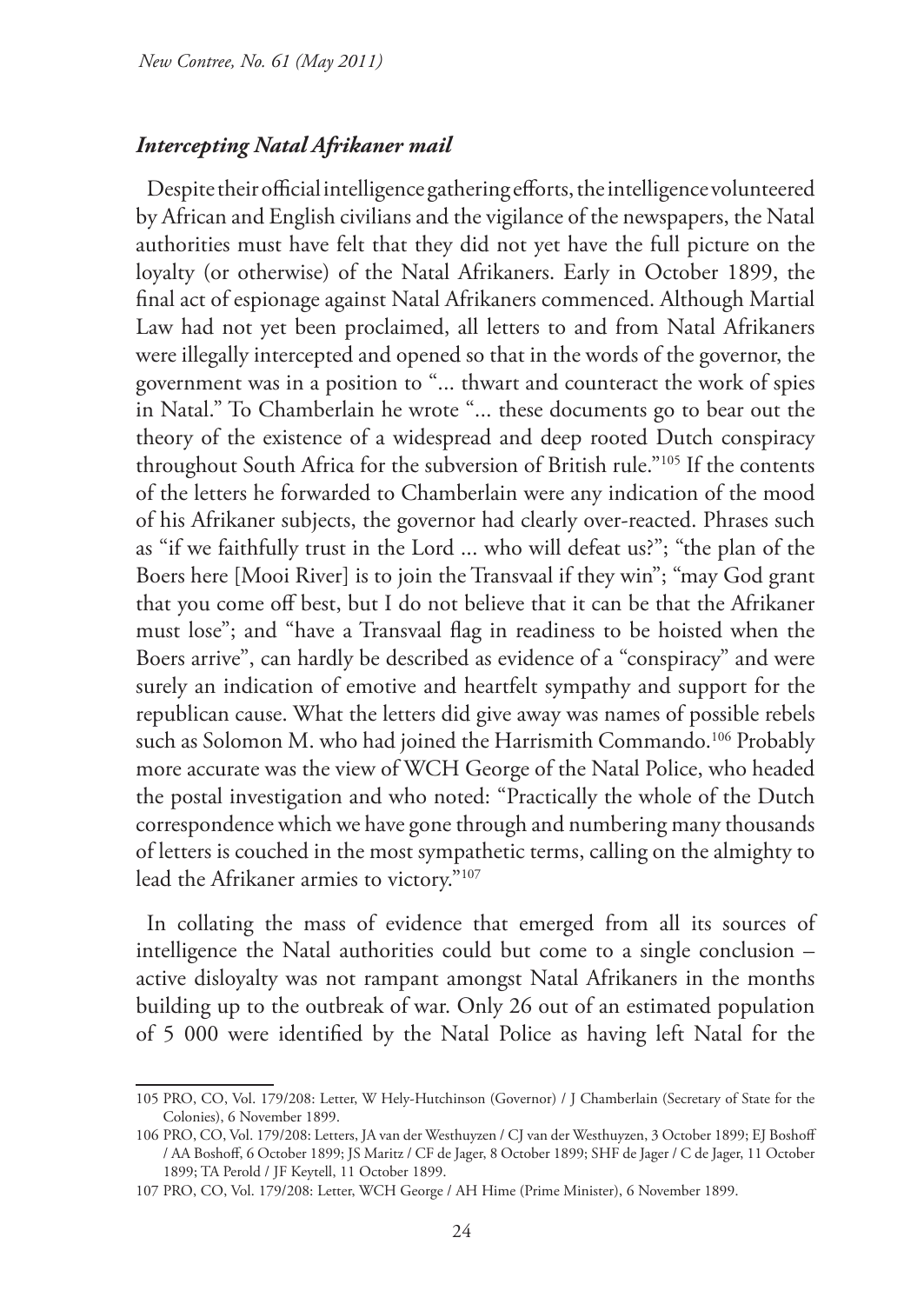republics. Of these, seventeen were from Proviso B – an isolated area which had only became part of Natal in 1886.<sup>108</sup> Not all of these necessarily left with military intentions, because the threat of war had merely convinced some Natal Afrikaners to depart on their annual seasonal migration to the summer pastures in the republics earlier than usual. Realistically, the Natal Police could not be expected to keep track of all the Natal Afrikaners who had left for the republics. A case in point was Aveling of Newcastle, who departed for the OFS on 13 September 1899 to join the reserve artillerists.109 In all likelihood such individuals were not numerous enough to seriously inflate the numbers provided by the police or to alter the fact that Natal Afrikaner disloyalty was an emotional reaction, unlikely to be expressed in active support.

## **Managing the Natal Afrikaners as war clouds gathered**

With the information on Natal Afrikaners pointing to the fact that the vast majority wanted to remain neutral while reserving the right to sympathise strongly with the republics, the Natal authorities (who tended towards viewing this as tantamount to disloyalty) had to decide on how to use this to manage its Afrikaner subjects.

At no stage did the Natal government, despite evidence to this effect, charge Natal Afrikaners for using treasonable language. Such charges were possible in terms of Act 22 of 1896, section 34.110 According to the act, "Mere expression of hatred or contempt of the sovereign authority may usually be allowed to pass without notice, though there may be circumstances in which language becomes dangerous to the public safety, and should be punished." The problem, as encapsulated in the addendum to the act was: "Guilt will depend on the precise words used and the time when, and circumstances under which they were used."111 This stipulation was so vague and indeterminate that to achieve a conviction was very difficult.

Thus, when AAJ Nel greeted HV Killoch jovially with the words "Good day, rooinek", to which Killoch replied "Good day greybelly",<sup>112</sup> the incident

<sup>108</sup> PRO, CO, Vol. 179/205: Letter W Hely-Hutchinson (Governor) / J Chamberlain (Secretary of State for the Colonies), 6 October 1899.

<sup>109</sup> OE Prozesky, private collection, Diary of JJA Prozesky: Diary entry, 16 September 1899, p. 17.

<sup>110</sup> PAR, AGO, Vol. I/7/39: Minute paper, treasonable language used by AAJ Nel at Kranskop, 29 October 1899.

<sup>111</sup> PAR, AGO, Vol. I/7/39: Letter, AH Hime (Prime Minister) / H Bale (Attorney-General), 30 August 1899.

<sup>112</sup> Greybelly – Vaalpens in Afrikaans - was a common nickname for Transvalers at the time.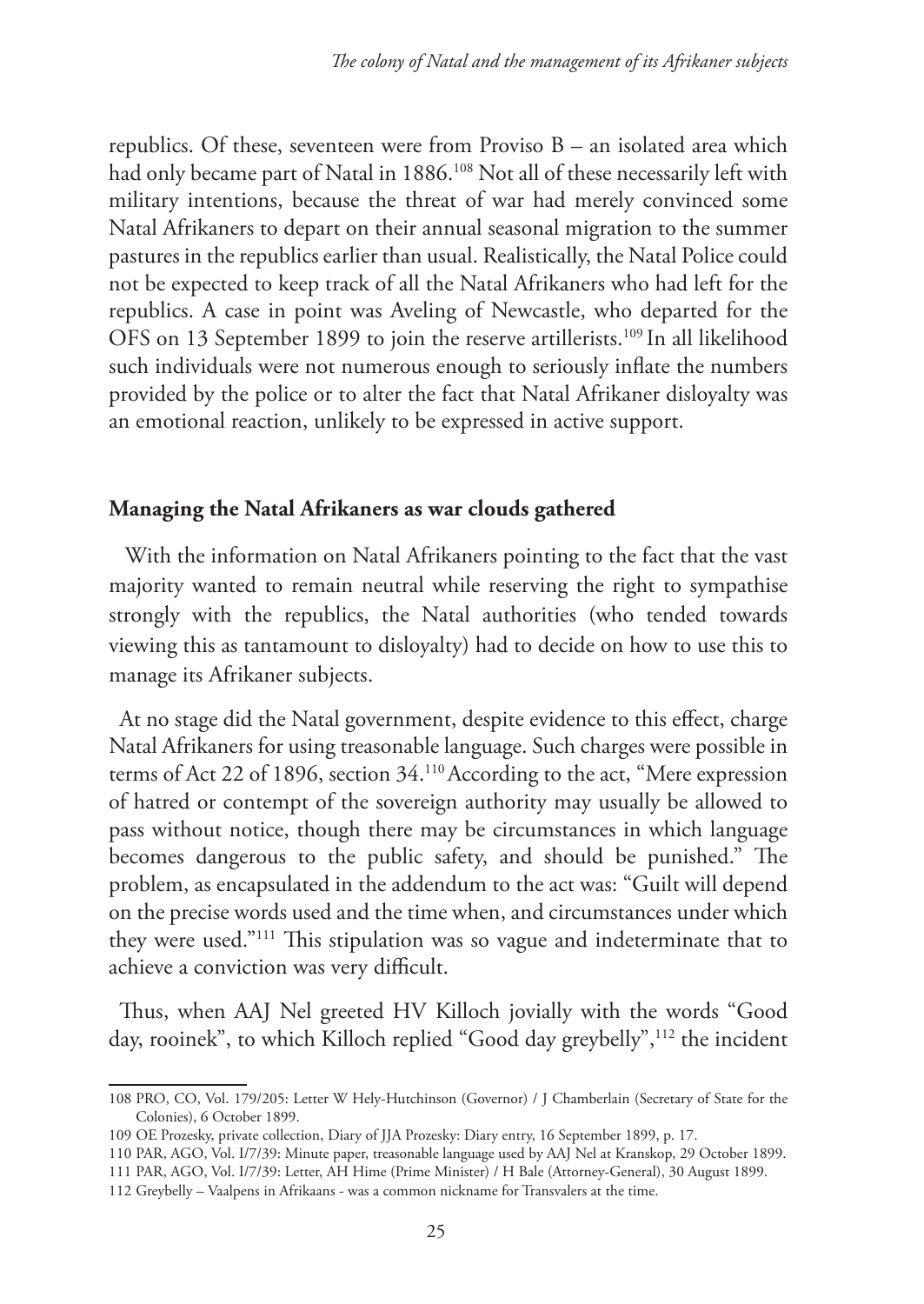snowballed until the prime minister became involved. Reacting to Kinloch's greeting, Nel retorted that the Transvalers would shoot the "rooineks until their entrails fly". Killoch took this as a private joke.<sup>113</sup> The local magistrate likewise paid little attention to the incident because he knew that Nel, who was locally known as "Mal Theuns" (mad Theuns), was a rabid hater of the British.114 Others disagreed and felt that Nel was perfectly sane although somewhat eccentric, and should take responsibility for his repeated verbal attacks. As a result, Prime Minister Hime seriously considered charging him for using treasonable language.115 The problem was that neither the Kranskop magistrate nor the clerk of the court was prepared to testify to the slanderous nature of Nel's statements, because their Dutch was too poor.<sup>116</sup>

What bothered Natal Afrikaners was that their English counterparts were allowed to voice their opinions and to call the Natal Afrikaners and indeed the republics unflattering names, but they were not given the same leeway.<sup>117</sup> The advice the sole Dutch newspaper in Natal, *De Natal Afrikaner,* offered to its readers in this regard was both sound and simple – do not, under the prevailing circumstances, discuss any issues related to the tension between Britain and the republics. Accept the fact that the Hime government will readily believe anything negative about the Afrikaner.<sup>118</sup> Accordingly, when Casper Labuschagne, a Natal Afrikaner politician, voiced his opinion that the Natal government viewed all Natal Afrikaners with suspicion,<sup>119</sup> Hime's reaction certainly gave credence to the *Natal Afrikaner's* advice. While the prime minister hastened to add that the Natal government made no distinction between Afrikaners and English, and that they had always been treated alike, he concluded with a veiled threat – that this would remain the status quo "... as long as Dutch Colonists remain loyal to the British Crown."120 Governor Hely-Hutchinson then made his contribution to the issue by saying that Natal Afrikaner loyalty would last only as long as the British army did not suffer serious reverses.<sup>121</sup>

<sup>113</sup> PAR, AGO, Vol. I/7/39: Report, HW Boast (Kranskop, Magistrate), 5 October 1899.

<sup>114</sup> PAR, AGO, Vol. I/7/39: Deposition, J Zuma / Magistrate, Umvoti, 12 October 1899.

<sup>115</sup> PAR, AGO, Vol. I/7/39: Minute paper, treasonable language used by AAJ Nel at Kranskop, 29 October 1899.

<sup>116</sup> PAR, AGO, Vol. I/7/39: Minute paper, treasonable language used by AAJ Nel at Kranskop, 29 September 1899.

<sup>117</sup> *De Natal Afrikaner,* 8 September 1899; *Natal Witness*, 7 September 1899; *Natal Witness,* 3 October 1899.

<sup>118</sup> *De Natal Afrikaner,* 19 September 1899.

<sup>119</sup> PAR, CSO, Vol. 2580: Report, RH Addison (Magistrate, Estcourt) 25 August 1899.

<sup>120</sup> PAR, CSO, Vol. 2582: Letter, AH Hime (Prime Minister) / CJ Labuschagne, 2 October 1899.

<sup>121</sup> PRO, CO, Vol. 179/206: Letter, W Hely-Hutchinson (Governor) / J Chamberlain (Secretary of State for the Colonies), 15 September 1899.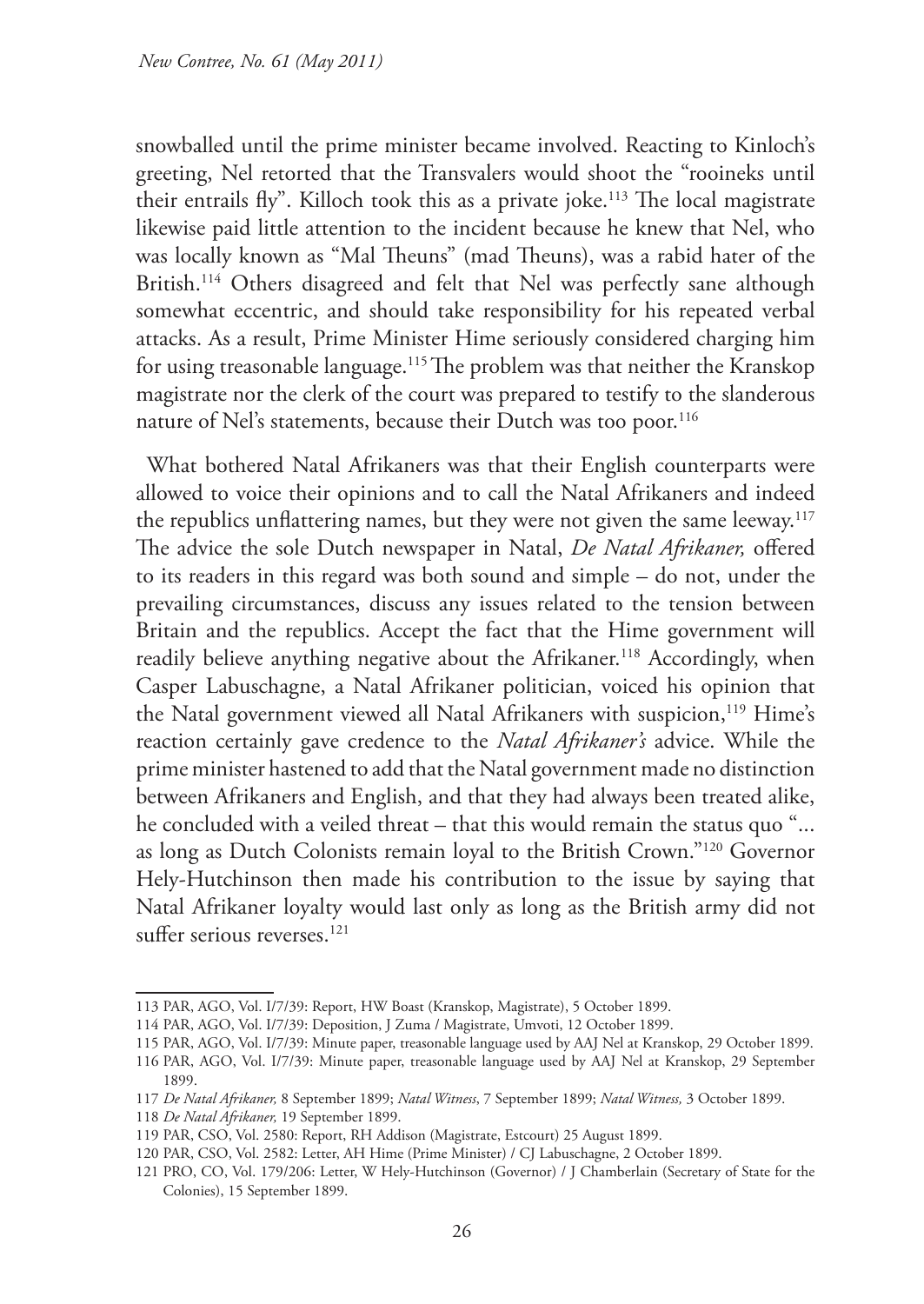Another Natal Afrikaner grievance did receive equally short shrift. Throughout the "Dutch" districts, fears were expressed that in the event of war Afrikaners' livestock would be raided and their property looted and destroyed by Africans who would use the conflict as a smokescreen to settle tribal differences.<sup>122</sup> These fears were first brought to the attention of the Natal authorities by Major-General William Penn-Symons, the officer commanding of the British forces in Natal,123 and were even being echoed by the *Times of Natal*124 and the *Natal Witness.*125 Natal Afrikaners felt that they needed the support and protection of their government in this regard.

In his response, Prime Minister Hime instructed Natal Africans to "remain within their own borders, as the war will be a white man's war ..."<sup>126</sup> This instruction did not by any means satisfy all Natal Afrikaners. In Weenen,<sup>127</sup> Dundee<sup>128</sup> and Upper Tugela,<sup>129</sup> the local Afrikaners applied to their respective magistrates for permission to congregate in laagers for protection against a possible African uprising. None of these magistrates took the Natal Afrikaners' fears seriously and concluded that the secondary motive behind the requests was to separate themselves from English-speaking Natalians so that they could avoid government structures if there was a republican invasion. In other words, the local authorities saw the request as yet another ploy on the Natal Afrikaners' agenda of disloyalty – and dealt with it accordingly. At least one Natal Afrikaner saw this reaction as part of a bigger Natal government plan – Natal Afrikaners were not allowed to purchase rifles readily, which in turn left them unarmed and under dire threat of an African revolt.<sup>130</sup>

With such suspicions and mistrust dominating the thinking of the Natal authorities, the question needs to be asked: What direct advice or guidance on how to act in the build-up to war did Natal Afrikaners received from their government? The answer is that no clear instructions were initially issued by the Natal government. This meant that individual magistrates, or individual Natal Afrikaners, had to decide for themselves on what actions would be appropriate. The Dundee magistrate, for example, advised the local trekboers

<sup>122</sup> PAR, SNA, Vol. I/4/6: Report, P Hugo (Magistrate, Dundee) / FR Moor (Secretary of Native Affairs), 27 September 1899; PAR, CSO, Vol. 2581: Report, TR Maxwell (Magistrate, Melmoth), 24 September 1899.

<sup>123</sup> PRO, CO, Vol. 179/206: Memo, W Penn-Symons (Major-General) / Chief of Staff, Cape Town, 31 July 1899. 124 *Times of Natal,* 28 August 1899.

<sup>125</sup> *Natal Witness,* 18 September 1899.

<sup>126</sup> PAR, CSO, Vol. 2580: Letter, AH Hime (Prime Minister) / Magistrate, 9 September 1899.

<sup>127</sup> PAR, CSO, Vol. 2582: Report, MRN Matthews (Magistrate, Weenen), 6 October 1899.

<sup>128</sup> PAR, CSO, Vol. 2581: Report, GW Adamson (Magistrate, Umsinga), 3 October 1899.

<sup>129</sup> PAR, CSO, Vol. 2579: Report, WG Wheelwright (Magistrate, Upper Tugela), 4 September 1899.

<sup>130</sup> *De Natal Afrikaner,* 8 September 1899.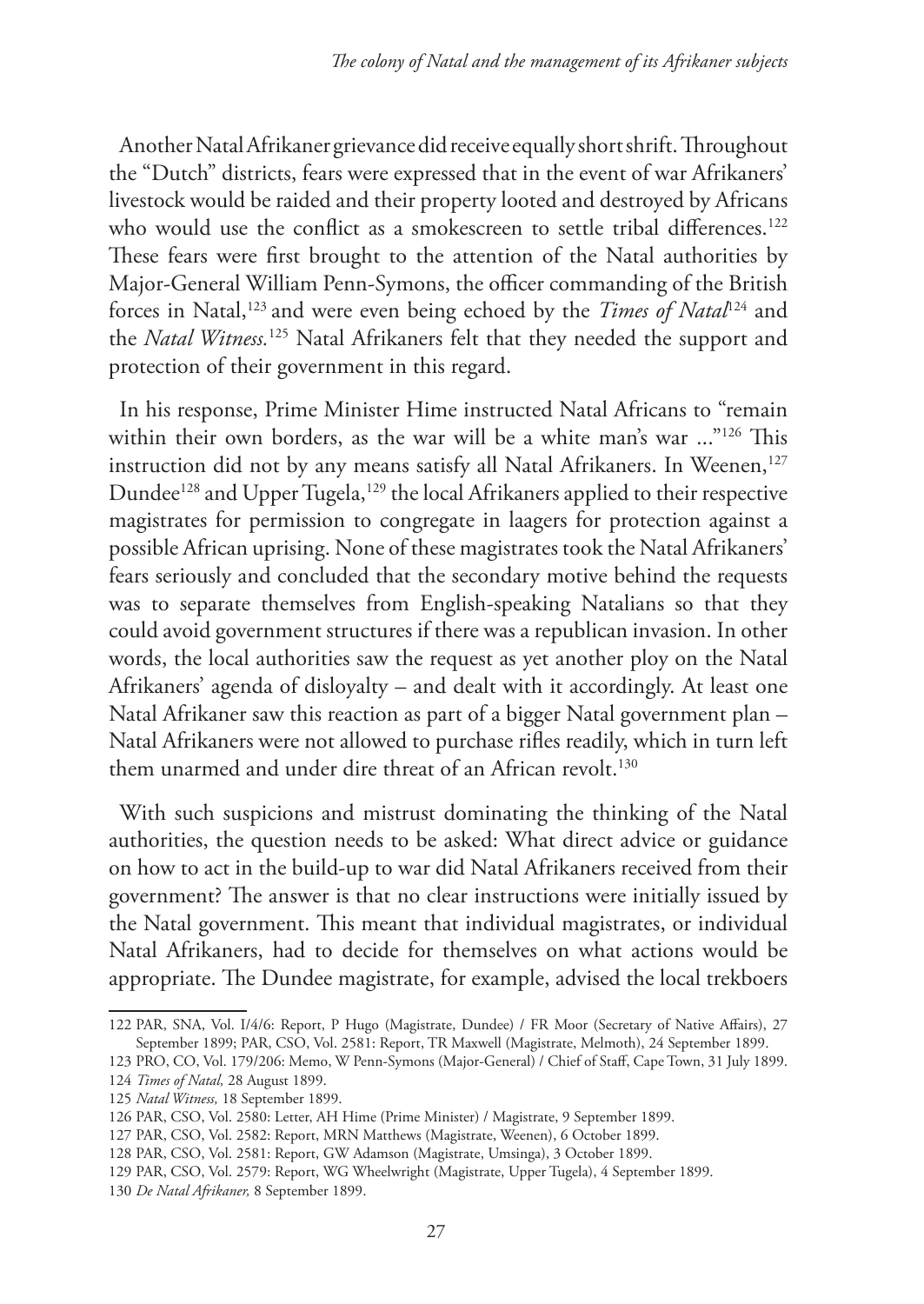not to begin their seasonal migration.131 In contrast, when asked directly, the Natal government was vague on how Afrikaners should behave. A case in point is the question posed by HW Boers, the postal contractor for Upper Tugela, who wanted to know what steps were being taken to protect the mail in the event of war. The response was simple yet lacked clarity – if attacked Natal would be defended with the full force of the British Empire; compensation would be exacted for any injury or loss to the Natal Colony or to its loyal subjects.<sup>132</sup> In the process nothing was revealed in terms of how Natalians in general, and Afrikaners specifically, were expected to behave or what support their government would provide.

The first official guidance from the Natal government to its people, Proclamation No. 98 of 1899, was only issued on 29 September 1899 – less than two weeks before the war began. It warned Natal inhabitants, without providing any detail, against disloyalty and treason. Its gist was punitive rather than protective and pointed out that the Natal government could confiscate the property of rebels.<sup>133</sup> In their reaction, a member of the public<sup>134</sup> and sectors of the press,<sup>135</sup> echoed the idea that the property of those guilty of treasonable offences be confiscated. In both cases the "enemy within" who should suffer this fate was identified in advance – the Natal Afrikaners were the culprits. Doubt was however cast on the validity of the proclamation by the principal under-Secretary, C Bird, who declared: "Under the present circumstances the government has no power to confiscate property belonging to anyone whether in Natal or otherwise."136 The contents of the proclamation issued were thus not only legally questionable but were extremely late in coming and offered very little to Natal Afrikaners specifically.

It is therefore hardly surprising that the day before war broke out a letter to the *Times of Natal,* penned by "An Exile", complained, "... we hear nothing from the British Government as to the action they intend taking with the disloyal Dutch ... more plain statement of facts by our government would be appreciated by British subjects, and I feel sure you will agree with me that the

<sup>131</sup> PAR, CSO, Vol. 2581: Report, P Hugo (Magistrate, Dundee), 4 October 1899; PAR, Principal Veterinary Surgeon (PVS) Vol. 3: Letter, DC Uys / Principal Veterinary Surgeon, 19 August 1899; PAR, CSO, Vol. 2579: Report, GW Adamson (Magistrate, Umsinga), 3 September 1899; PAR, CSO, Vol. 2579: Report, WG Wheelwright (Magistrate, Upper Tugela), 4 September 1899.

<sup>132</sup> PAR, Postmaster General's Office (PMG), Vol. 80: Enquiry, HW Boers, c*.* 1899.

<sup>133</sup> *De Natal Afrikaner,* 3 October 1899; PAR, Natal Colonial Publications (NCP), Vol. 6/1/1/52: *Natal Government Gazette*, 29 September 1899; *Natal Witness,* 30 September 1899.

<sup>134</sup> PAR, CSO, Vol. 1628: Letter, PD Simmons / C Bird (Principal under-Secretary), 6 October 1899.

<sup>135</sup> *Times of Natal,* 12 October 1899.

<sup>136</sup> PAR, CSO, Vol. 1628: Letter, C Bird (Principal under-Secretary) / PD Simmons, 6 October 1899.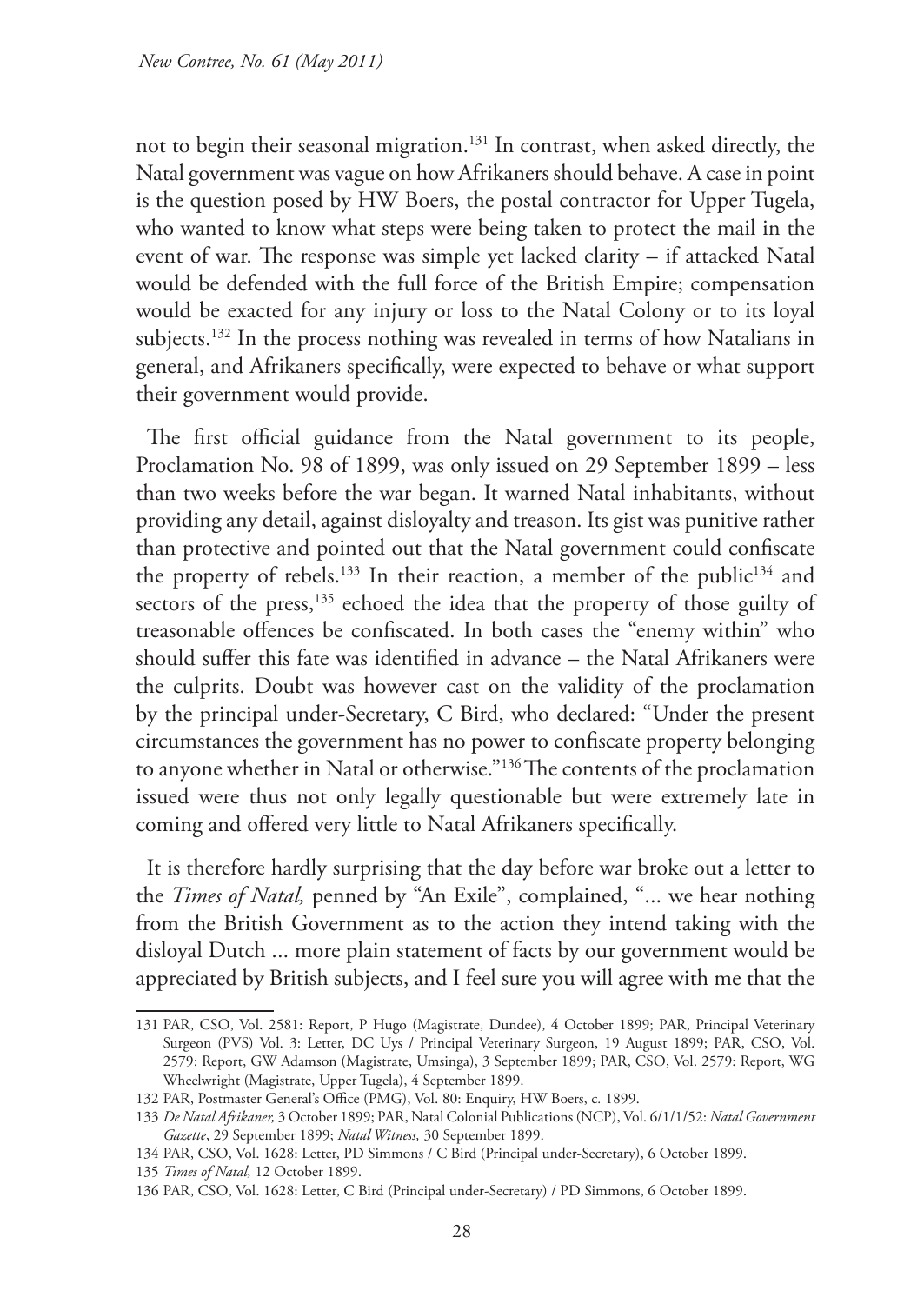time has come for plain speaking on this and other matters of like nature."<sup>137</sup>

When war did indeed break out on 11 October 1899, the Natal authorities seemed singularly unprepared in terms of managing their Afrikaner subjects. While viewing them collectively as being disloyal in thought and speech, it appears that no large-scale rebellious or mutinous activities were actually expected. The next proclamation was only issued on 15 October 1899, by which stage the republics had already advanced deep into Natal and specifically into the so-called "Dutch" districts of the Natal Colony to the north of the Tugela River.<sup>138</sup>

In the light of the above, it is fair to argue that the large volumes of information so meticulously gathered on Natal Afrikaners in the build-up to the war were not effectively used by the Natal authorities to manage their Afrikaans-speaking subjects. The dilemma for the Natal authorities was that the information was insufficient to lay charges against the Afrikaners but enough to cast suspicion on them as the "disloyal enemy" within. Consequently, all their concerns, including fear of an African uprising or unhappiness on how they were being categorised by the Natal government, were dealt with from this premise. The result of such reactionary administrative decisions was that in the pre-war period, it did little for Natalians in general and Natal Afrikaners in particular.

#### **Conclusion**

The overarching loyalty of Natal Afrikaners in the build-up to the Anglo-Boer War was to fellow Afrikaners and the republics rather than the Natal Colony and the British Empire. In the process, the fate and well-being of the republics became of close concern to Natal Afrikaners who despite the detrimental implications of their overt sympathies, maintained their loyalty to what they felt was "ours".139 However, Natal Afrikaners by and large did not exhibit their emotional ties in direct action on behalf of the republics. Indeed, Afrikaans-speaking residents also displayed loyalty to the colony of Natal – the geopolitical region to which they were legally bound. But this

<sup>137</sup> *Times of Natal*, 12 October 1899. August Prozesky mentions in his diary, p. 22, that a proclamation by the governor around 5 October 1899 stated that any British subject who assisted the Boers would be punished by death and his property confiscated. No evidence to support this statement could be found.

<sup>138</sup> PAR, NCP, Vol. 6/1/1/52: Proclamation No. 106 issued by Governor W Hely-Hutchinson, 15 October 1899; *Natal Witness,* 16 October 1899; *Times of Natal,* 16 October 1899.

<sup>139</sup> J Kleinig, "*Loyalty*", pp. 1–19.